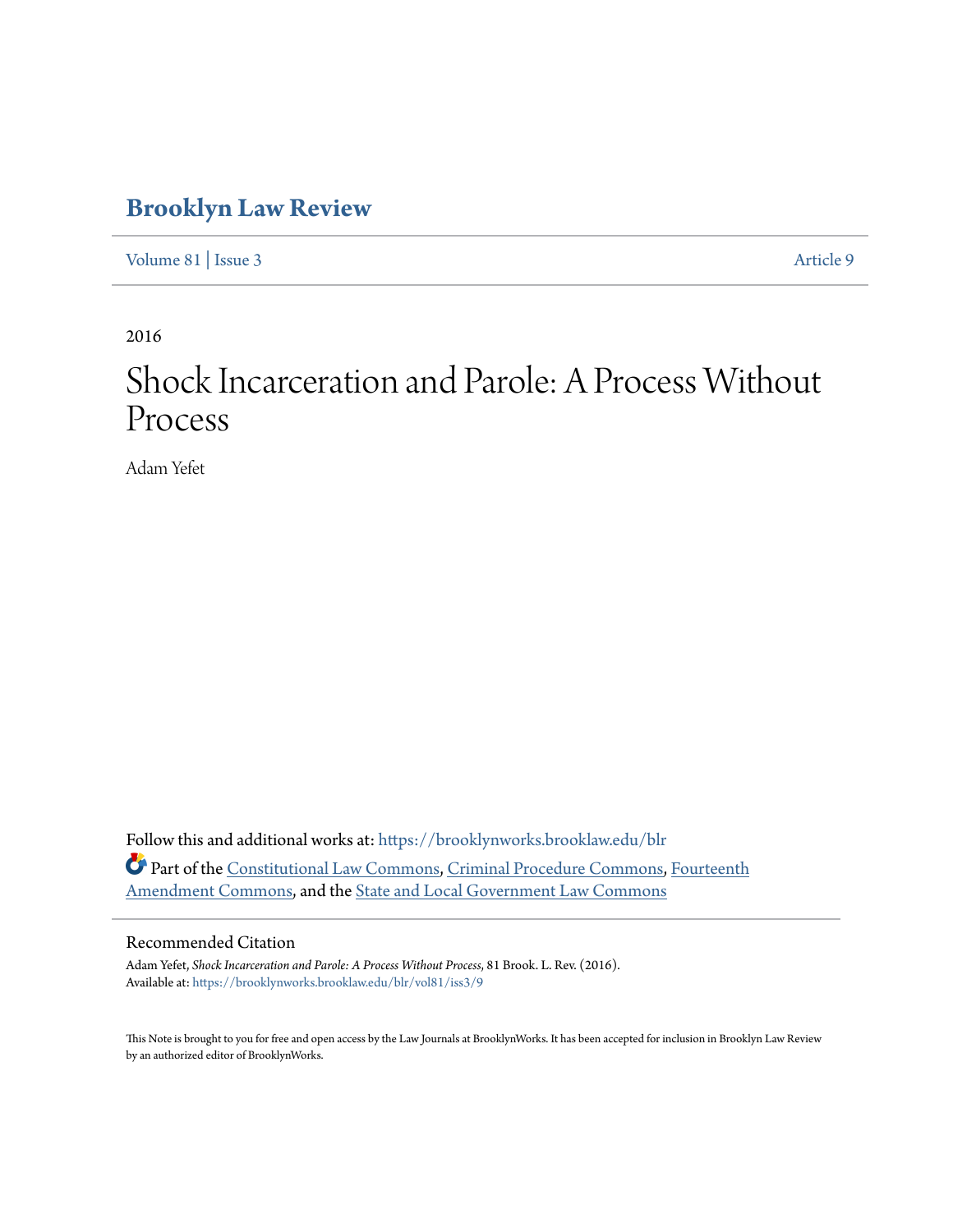# Shock Incarceration and Parole

# A PROCESS WITHOUT PROCESS

#### INTRODUCTION

The idea that an inmate could possess a liberty interest is a relatively recent development in Fourteenth Amendment law.<sup>1</sup> In this context, the term "interest" refers to the rights guaranteed by the Due Process Clause, which protects against deprivations of "life, liberty, or property, without due process of law." Until the 1960s, courts rarely intervened in prison policy and considered most corrections issues to be matters of administrative discretion.<sup>2</sup> Starting in 1967, however, courts began demonstrating a "willingness to apply due process principles to the post-conviction criminal process." <sup>3</sup> Over time, courts have found that due process is required at multiple stages of an offender's sentencing.<sup>4</sup> Courts have required prison authorities to afford inmates due process before they can be segregated from the general prison population, subjected to inferior prison conditions, or otherwise seriously punished for alleged violations of prison rules.<sup>5</sup> The Supreme Court has also

<sup>&</sup>lt;sup>1</sup> The Due Process Clause of the Fourteenth Amendment protects against deprivations of "life, liberty, or property, without due process of law." U.S. CONST. amend. XIV, § 1. These protected rights to life, liberty, and property are often referred to as "interests" that can inhere in certain things. To say that a person has a "liberty interest" in something is to say that they cannot be deprived of that thing without due process of law.

<sup>2</sup> *See* Harold S. Parsons-Lewis, *Due Process in Parole-Release Decisions*, 60 CAL. L. REV. 1518, 1519 (1972).

<sup>3</sup> *Id.* at 1520.

<sup>4</sup> *See* Mempa v. Rhay, 389 U.S. 128 (1967) (holding that counsel must be provided at deferred sentencing proceedings); Braun v. Rhay, 416 F.2d 1055 (9th Cir. 1969) (holding that counsel must be provided at resentencing proceedings); Hewett v. North Carolina, 415 F.2d 1316 (4th Cir. 1969) (holding that counsel must be provided at probation revocation proceedings).

<sup>5</sup> *See* Parsons-Lewis, *supra* note 2, at 1520; *see also* Landman v. Royster, 333 F. Supp. 621, 651-56 (E.D. Va. 1971) (holding that inmates facing prison disciplinary proceedings are entitled to an impartial hearing where they can present and cross-examine witnesses and to a decision based on the evidence); Clutchette v. Procunier, 497 F.2d 809, 818-20 (1974) (holding that inmates facing prison disciplinary proceedings are entitled to (1) notice of the charges, (2) an opportunity to be heard, (3) present and cross-examine witnesses, (4) an impartial hearing body, and (5) a decision based on the evidence); Bundy v. Cannon, 328 F. Supp. 165 (D. Md. 1971) (holding that inmates facing disciplinary hearings are entitled to notice and a hearing before an impartial tribunal).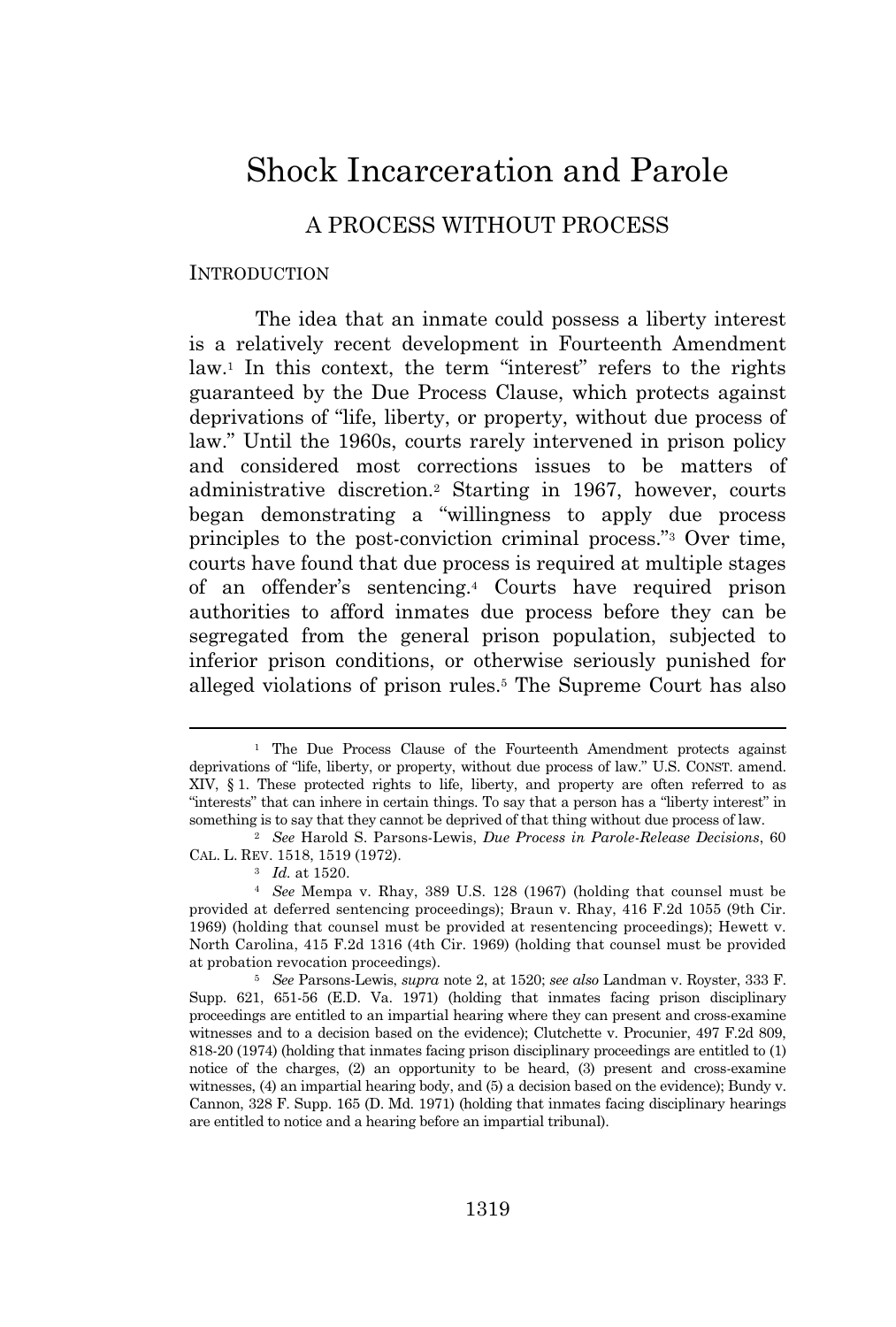held that parolees are entitled to due process in parolerevocation proceedings,<sup>6</sup> as well as in proceedings resulting in the loss of good-time credits.<sup>7</sup>

Still, "[i]n this continuum of post-conviction due process which begins with sentencing, extends to discipline in prison, and continues through the revocation of parole—there [was] one conspicuous void: the parole granting decision itself." <sup>8</sup> Prior to 1979, courts invariably held that parole was not a right but was merely a privilege that resided solely within the discretion of the parole board.<sup>9</sup> States "had no duty to create a parole system," and even if they did create such a system, inmates could only hope for, and not expect, conditional release.<sup>10</sup> Since parole was not a right, inmates could be deprived of it without due process of law. As a result, courts never overturned administrative decisions denying parole for lack of due process.<sup>11</sup> In 1979, the Supreme Court sought to address this void in *Greenholtz v. Inmates of the*

<sup>6</sup> *See* Morrissey v. Brewer, 408 U.S. 471, 489 (1972) (holding that a parolee is entitled to "(a) written notice of the claimed violations of parole; (b) disclosure to the parolee of evidence against him; (c) opportunity to be heard in person and to present witnesses and documentary evidence; (d) the right to confront and cross-examine adverse witnesses (unless the hearing officer specifically finds good cause for not allowing confrontation); (e) a 'neutral and detached' hearing body such as a traditional parole board, members of which need not be judicial officers of lawyers; and (f) a written statement by the factfinders as to the evidence relied on and reasons for revoking parole").

<sup>7</sup> *See* Wolff v. McDonnell, 418 U.S. 539 (1974) (holding that in proceedings resulting in the loss of good-time credits or imposition of solitary confinement, due process requires that the inmate be afforded advance written notice of the claimed violation, a written statement of fact findings, and the right to call witnesses and present documentary evidence where such would not be unduly hazardous to institutional safety or correctional goals). Inmates can earn good-time credits for good behavior and successful performance in assigned programs. *See* COLUMBIA HUMAN RIGHTS LAW REVIEW, JAILHOUSE LAWYER'<sup>S</sup> MANUAL, ch. 35 (9th ed. 2011). Inmates can also lose good-time credits for bad behavior, violating rules, or poor performance in programs. *See id.* Good-time credits are valuable because they can help an inmate to be released early, though the exact nature of the release depends on the type of sentence originally imposed. *See id.*

<sup>8</sup> Parsons-Lewis, *supra* note 2, at 1520.

<sup>9</sup> *See, e.g.*, People v. Jennings, 165 N.E. 277, 278 (N.Y. 1929) ("Parole is not a right, but a privilege, to be granted or withheld as discretion may impel."); State v. Farmer, 237 P.2d 734, 736 (Wash. 1951) ("The granting of parole is not a matter of right but is a matter of grace, privilege, or clemency granted to the deserving, and withheld from the undeserving, as sound official discretion may dictate."); Herman v. Powell, 367 P.2d 553, 556 (Mont. 1961) ("A prisoner is not entitled to release as a matter of right until he has completed his maximum sentence.").

<sup>10</sup> Linda M. Trueb, *The Expectancy of Parole in Montana: A Right Entitled to Some Due Process*, 48 MONT. L. REV. 379, 379 (1987).

<sup>11</sup> *See* Parsons-Lewis, *supra* note 2, at 1520; *see also* ROBERT W. WINSLOW, THE EMERGENCE OF DEVIANT MINORITIES: SOCIAL PROBLEMS AND SOCIAL CHANGE 325 (1972) ("Claims that parole was wrongfully denied have been uniformly rejected by the courts. Even those courts that have insisted upon procedural safeguards on parole revocation, are reluctant to extend them to the parole granting decision. Courts are even more reluctant to review the merits of such decisions."); Menechino v. Oswald, 430 F.2d 403, 408-09 (2d Cir. 1970), *cert. denied*, 400 U.S. 1023 (1971) ("Like an alien seeking entry into the United States . . . [the inmate] does not qualify for procedural due process in seeking parole.").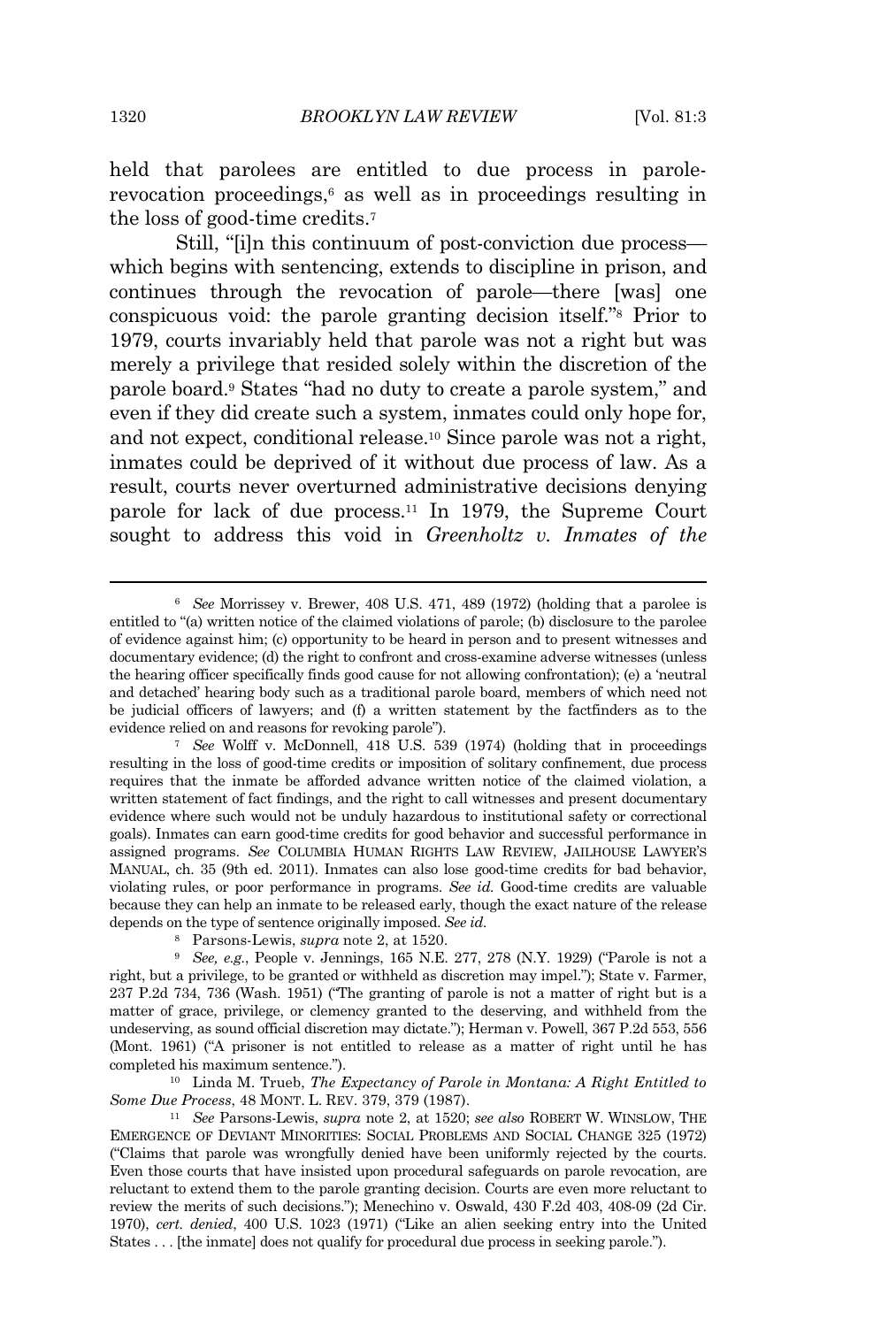*Nebraska Penal and Correctional Complex* when it considered the question of whether an inmate possessed a liberty interest in being released on parole.<sup>12</sup>

In *Greenholtz*, the Court examined Nebraska's parole scheme and found, for the first time, that inmates could have a liberty interest in parole.<sup>13</sup> While the Court reiterated that inmates do not have an inherent right to parole, it held that the "unique structure and language" of the Nebraska parole statute created an "expectancy of release . . . entitled to some measure of constitutional protection." <sup>14</sup> This type of statutory language was later referred to by the Court as "mandatory language." <sup>15</sup> Beyond merely allowing for parole release as a matter of discretion, the Nebraska parole statute *required* parole release unless four specific justifications for deferral were found to exist.<sup>16</sup> Accordingly, the Court concluded that the Nebraska statute elevated the inmates' "expectancy of parole from the status of a mere hope to that of a right." 17

The primary implication of *Greenholtz* was that states' parole statutes could now be held to confer upon inmates a liberty interest in parole. Applying the *Greenholtz* analysis, numerous parole schemes across the country were held to create a liberty interest in parole and, as a corollary, required procedures that conformed with due process.<sup>18</sup> Shortly thereafter, however, many states amended or repealed their parole statutes and replaced any existing mandatory language that created a liberty interest.<sup>19</sup>

The New York legislature, perhaps anticipating the outcome of *Greenholtz*, repealed its parole law in 1977.<sup>20</sup> The law's replacement, which became effective on January 1, 1978, lacked the mandatory language of its predecessor, thereby preventing any potential future due process claims.<sup>21</sup> Indeed, since then, state

<sup>19</sup> *See, e.g.*, Maggard v. Wyrick, 800 F.2d 195, 198 (8th Cir. 1986) (discussing the amendment to the Missouri parole statute that eliminated mandatory language); Wright v. Trammell, 810 F.2d 589, 590 (6th Cir. 1987) (discussing the amendment to the Tennessee parole statute that eliminated mandatory language).

<sup>20</sup> *See id.*; *see also* N.Y. CORRECT. LAW § 213 (McKinney 1968) (repealed 1977).

<sup>21</sup> *Compare* N.Y. CORRECT. LAW § 213 (McKinney 1968) (repealed 1977), *with* Act of Aug. 11, 1977, ch. 904, 1977 N.Y. Sess. Law 1 (McKinney).

<sup>12</sup> *See* Greenholtz v. Inmates of the Neb. Penal and Corr. Complex, 442 U.S. 1, 7 (1979).

<sup>13</sup> *Id.* at 15-16.

<sup>14</sup> *Id.* at 12.

<sup>15</sup> Bd. of Pardons v. Allen, 482 U.S. 369, 371 (1987).

<sup>16</sup> *Greenholtz*, 442 U.S. at 11-12.

<sup>17</sup> Trueb, *supra* note 10, at 379; *see Greenholtz*, 442 U.S. 1.

<sup>18</sup> *See, e.g.*, *Allen*, 482 U.S. 369; Williams v. Mo. Bd. of Prob. and Parole, 661 F.2d 697 (8th Cir. 1981) (finding that the Missouri parole statute created a liberty interest); Mayes v. Trammell, 751 F.2d 175 (6th Cir. 1984) (finding that the Tennessee parole statute created a liberty interest).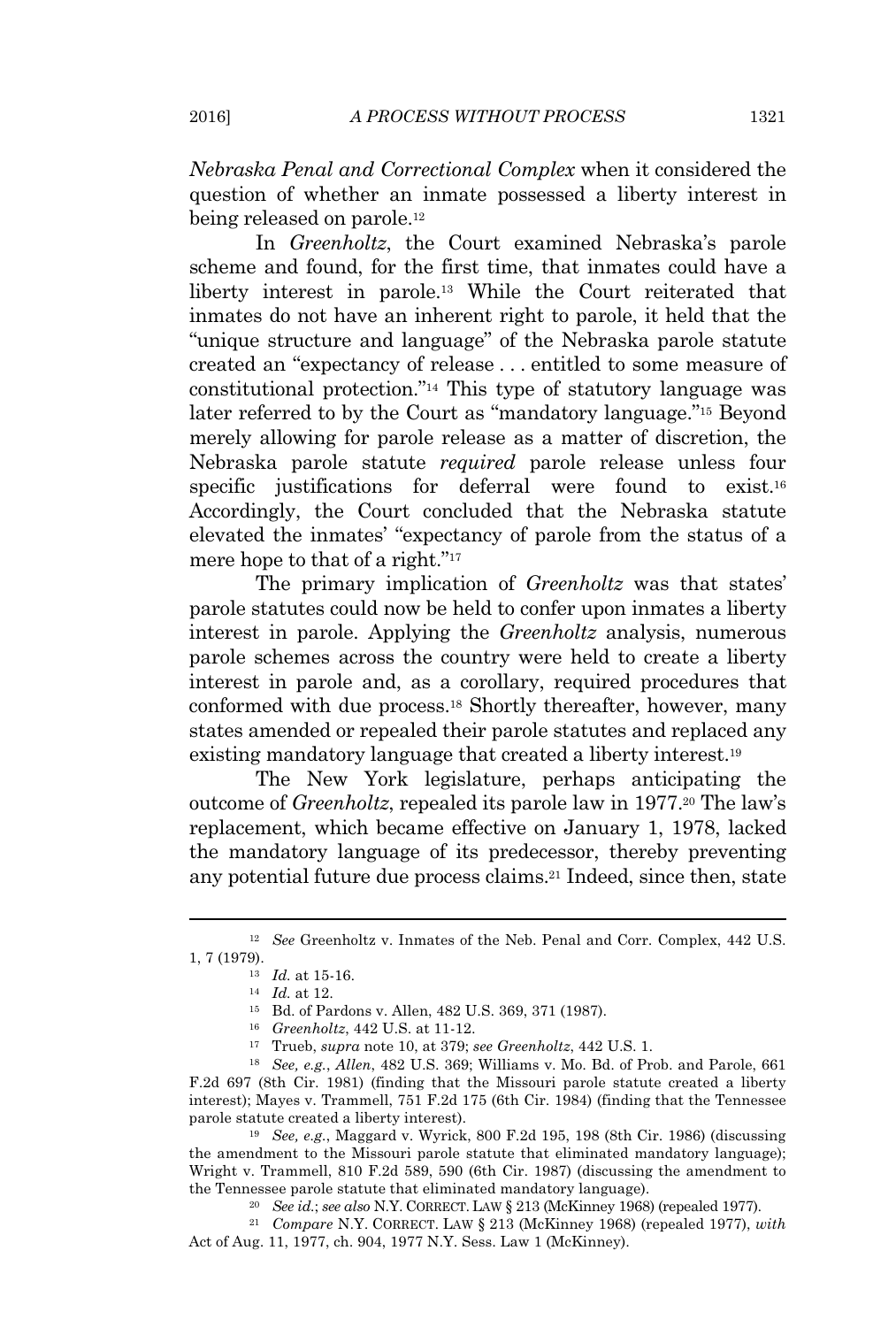and federal courts have consistently held that the New York parole scheme does not create a liberty interest in parole.<sup>22</sup> Further, any discussion of a liberty interest in parole for the general New York prison population has been purely academic, as New York already affords these inmates procedural safeguards that would conform with due process.<sup>23</sup> Thus, the vast majority of New York inmates have no cognizable due process claim following a denial of release on parole, either because there is no liberty interest to begin with, or because they are already afforded all they are due under the Supreme Court's due process jurisprudence.

Yet there is a small fraction of the New York prison population that is neither subject to the nonmandatory language of the 1978 parole statute nor afforded the same procedural safeguards as other inmates.<sup>24</sup> These inmates make up New York's Shock Incarceration Program (Shock). Shock is a sixmonth program intended to rehabilitate and instill discipline in certain classes of nonviolent offenders.<sup>25</sup> Styled after military boot camps, Shock requires inmates to participate in rigorous physical training and various rehabilitative, educational, and vocational programs.<sup>26</sup> Upon completion of the program, inmates are eligible to receive a Certificate of Earned Eligibility, which, if earned, makes the inmate immediately eligible for release on parole.<sup>27</sup> Since these inmates tend to enter Shock within months of being incarcerated, they can complete the six-month program well before they would otherwise be eligible for parole under their court-imposed minimum sentences. Thus, the immediate parole eligibility afforded by the program often results in a significant reduction in the period of incarceration of a given Shock inmate.<sup>28</sup> Unlike the general prison population, however, Shock inmates are not afforded any of the procedural safeguards necessary to ensure that the parole decision is fair and based on accurate information.<sup>29</sup> Further, the statute mandating the immediate parole eligibility for Shock inmates contains mandatory language

<sup>22</sup> *See, e.g.*, Russo v. N.Y. Bd. of Parole, 405 N.E.2d 225 (N.Y. 1980); Boothe v. Hammock, 605 F.2d 661 (2d Cir. 1979); Barna v. Travis, 239 F.3d 169 (2d Cir. 2001).

<sup>23</sup> *See* Schwartz v. Dennison, 518 F. Supp. 2d 560, 573 (S.D.N.Y. 2007), *aff'd*, 339 F. App'x 28 (2d Cir. 2009).

<sup>24</sup> *See* N.Y. CORRECT. LAW § 805 (McKinney 2016); N.Y. CORRECT. LAW § 867 (McKinney 2016); N.Y. EXEC. LAW § 259-i(2)(e) (McKinney 2012).

<sup>&</sup>lt;sup>25</sup> See DEPT. OF CORRECT. SERV., THE NINETEENTH ANNUAL SHOCK LEGISLATIVE REPORT (2007) [hereinafter SHOCK REPORT]; PRISON VISITING PROJECT, CORRECTIONAL ASSOCIATION OF NEW YORK, LAKEVIEW CORRECTIONAL FACILITY 3 (2007).

<sup>26</sup> *See* SHOCK REPORT, *supra* note 25, at 1; PRISON VISITING PROJECT, *supra* note 25, at 3.

<sup>27</sup> N.Y. CORRECT. LAW § 805.

<sup>28</sup> *See* SHOCK REPORT, *supra* note 25, at 1.

<sup>29</sup> *See* N.Y. EXEC. LAW § 259-i(2)(e).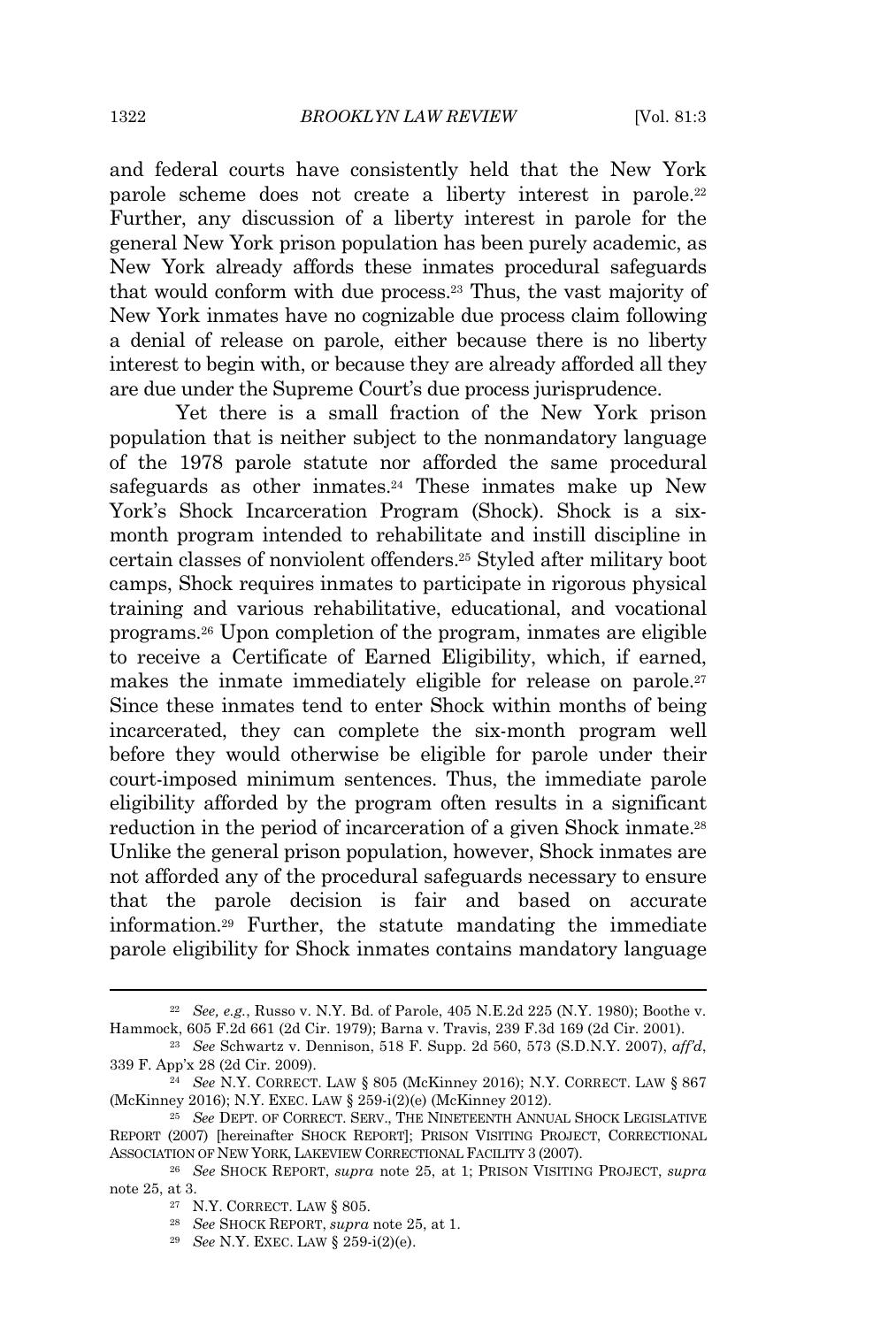that mirrors the language held to have created a liberty interest in *Greenholtz.*<sup>30</sup> This creates an open question as to whether Shock inmates have a liberty interest in being released on parole and, if so, whether the procedures used to determine their eligibility conform with due process.

This question is not merely academic. Parole boards can, and do, act improperly in making parole decisions. First, a parole board may base its denial on incorrect information, either in the form of actually erroneous information within the inmate's file, or by misunderstanding or misstating otherwise accurate information.<sup>31</sup> Second, a parole board may fail to consider and weigh all the required statutory factors set forth by the New York legislature in the parole laws.<sup>32</sup> Finally, a parole board may act improperly by considering irrelevant or impermissible nonstatutory factors in making decisions about whether to grant parole.<sup>33</sup> Yet Shock inmates do not receive adequate procedural safeguards to ensure that these errors are addressed on appeal. Shock inmates do not receive a hearing, and as a result, no hearing transcript is available for appeal purposes. Further, parole board decisions often provide few details as to their reasoning for denying parole. This lack of procedural safeguards deprives Shock inmates of meaningful appellate review, making it less likely that erroneous parole denials will be corrected. Thus, the question of whether these inmates have a liberty interest in parole can have a direct and significant impact on the length of their incarceration.

This note argues that, under *Greenholtz*, the mandatory language in the New York statutes governing the parole review process for Shock inmates creates a liberty interest in release on parole.<sup>34</sup> Further, the procedures currently in place for reviewing

<sup>34</sup> The Supreme Court's decision in *Sandin v. Connor*, 515 U.S. 472 (1995), appeared to cast serious doubt on the continued validity of *Greenholtz v. Inmates of the Nebraska Penal and Correctional Complex*, 442 U.S. 1 (1979), stating that "[t]he search for a negative implication from mandatory language in prisoner regulations has strayed from the real concerns undergirding the liberty protected by the Due Process Clause." Yet the Court did not explicitly overrule any of its prior holdings. *Connor*, 515 U.S. at 483 n.5. Furthermore, *Sandin* was decided in the context of prison disciplinary proceedings and not in the context of parole. Under *Rodriguez de Quijas v. Shearson/American Express*, *Inc.*, 490 U.S. 477 (1989), "if a precedent of this Court has direct application in a case, yet appears to rest on reasons rejected in some other line of decisions, the Court of Appeals should follow the case which directly controls, leaving to this Court the prerogative of overruling its own decisions." *Id.* at 484. Indeed, the majority of Courts of Appeals have continued to apply *Greenholtz*'s "mandatory language" test to cases involving liberty interests in parole. *See* Jimenez v. Conrad, 678 F.3d 44, 46 (1st Cir. 2012); Snodgrass v. Robinson, 512 F.3d 999, 1003 (8th Cir. 2008); Michael v. Ghee, 498 F.3d 372, 378 (6th Cir. 2007); Montgomery v.

<sup>30</sup> *See* N.Y. CORRECT. LAW § 867 (McKinney 2016).

<sup>31</sup> *See infra* Part III.

<sup>32</sup> *See infra* Part III.

<sup>33</sup> *See infra* Part III.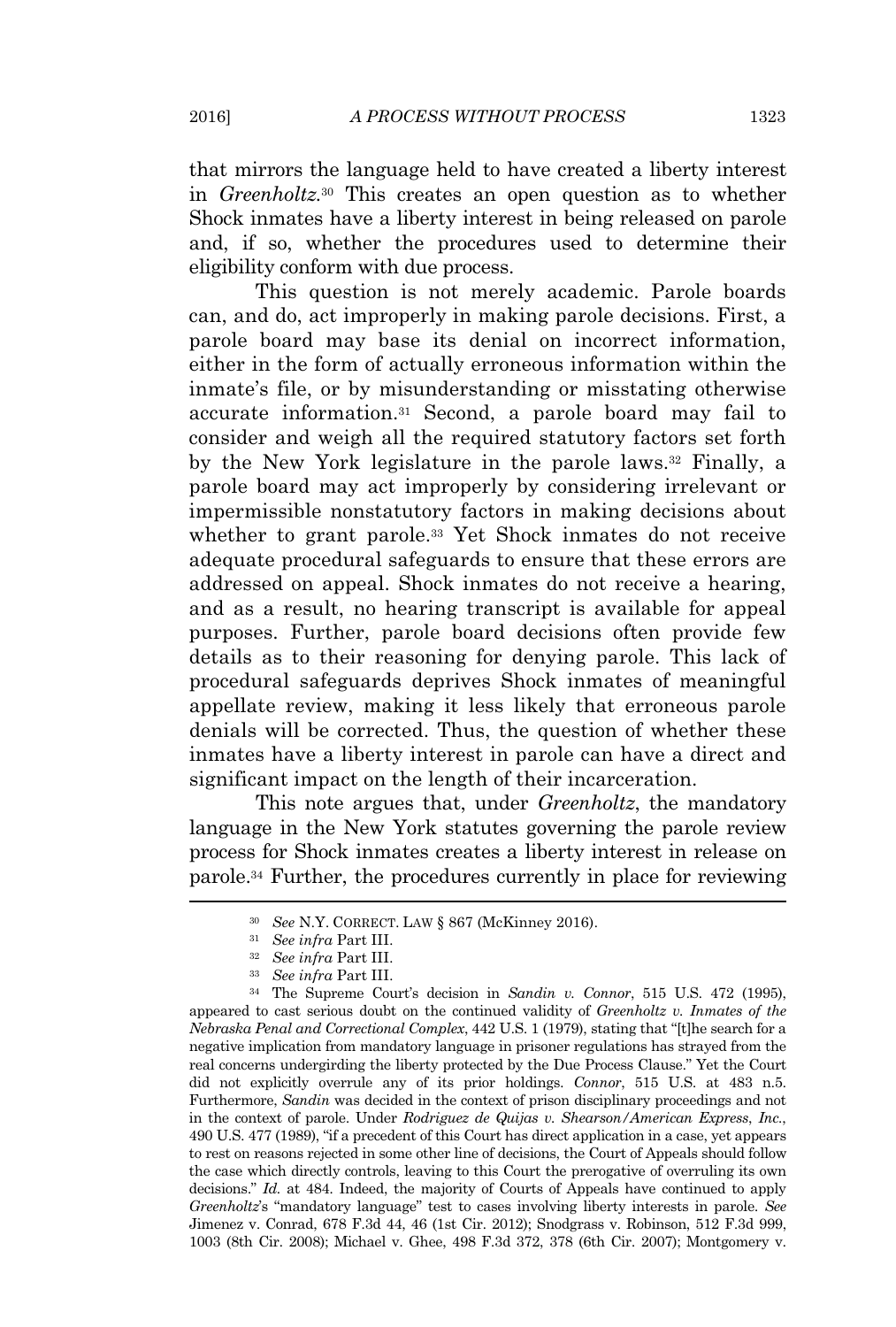#### 1324 *BROOKLYN LAW REVIEW* [Vol. 81:3

Shock inmates' eligibility for parole fall short of the minimum requirements of due process. Part I of this note provides a brief history of the Shock program. Part II introduces the Supreme Court case *Greenholtz v. Nebraska* and examines the development of the liberty interest in parole release in the United States and in New York specifically. Part III examines the effects of the current parole review process on Shock inmates. Finally, Part IV proposes that the Shock parole review process should more closely resemble the process used for other inmates in New York that provides for a hearing and the ability to present evidence.

#### I. THE SHOCK INCARCERATION PROGRAM

#### *A. History and Purpose of the Program*

New York's Shock Incarceration Program was created in July 1987 and is the largest of its kind in the nation.<sup>35</sup> In 2007, there were 1,290 male inmates and 120 female inmates in the New York program, with 222 additional beds for orientation and screening.<sup>36</sup> In creating the Shock program, the state legislature concluded that "[c]ertain young inmates will benefit from a special six-month program of intensive incarceration. Such incarceration should be provided to carefully selected inmates committed to the State Department of Correctional Services" who are in need of substance abuse treatment and rehabilitation.<sup>37</sup> The program is intended to provide "[a]n alternative form of incarceration stressing a highly structured and regimented routine, which will include extensive discipline, considerable physical work and exercise and intensive drug rehabilitation therapy." <sup>38</sup> The legislature believed that such a program would build character, improve self-esteem, and promote maturity and responsibility so that upon the inmates' release, they would be law-abiding members of society.<sup>39</sup>

- <sup>35</sup> *See* SHOCK REPORT, *supra* note 25, at 1.
- <sup>36</sup> *Id.*

<sup>38</sup> *Id.* <sup>39</sup> *Id.*

Anderson, 262 F.3d 641, 644 (7th Cir. 2001); McQuillion v. Duncan, 306 F.3d 895, 903 (9th Cir. 2002); Maghe v. Koch, 107 F.3d 21 (10th Cir. 1997); Ellis v. District of Columbia, 84 F.3d 1413, 1418 (D.C. Cir. 1996); *see also* Susan N. Herman, *Slashing and Burning Prisoners' Rights: Congress and the Supreme Court in Dialogue*, 77 OR. L. REV. 1229, 1260 n.138 (1998) (noting that *Sandin* presumably would not apply in the context of challenges to parole denial). *But see* Victory v. Pataki, No. 13-3592, 2016 WL 373869, at \*7 n.8 (2d Cir. Feb. 1, 2016); Powell v. Weiss, 757 F.3d 338, 345 (3d Cir. 2014). Thus, whatever the Supreme Court's intention in *Sandin*, courts should continue to follow *Greenholtz* in parole cases until such time as the Court explicitly overrules the decision.

<sup>37</sup> Act of July 13, 1987, ch. 261, 1987 N.Y. Sess. Law 2013-14 (McKinney).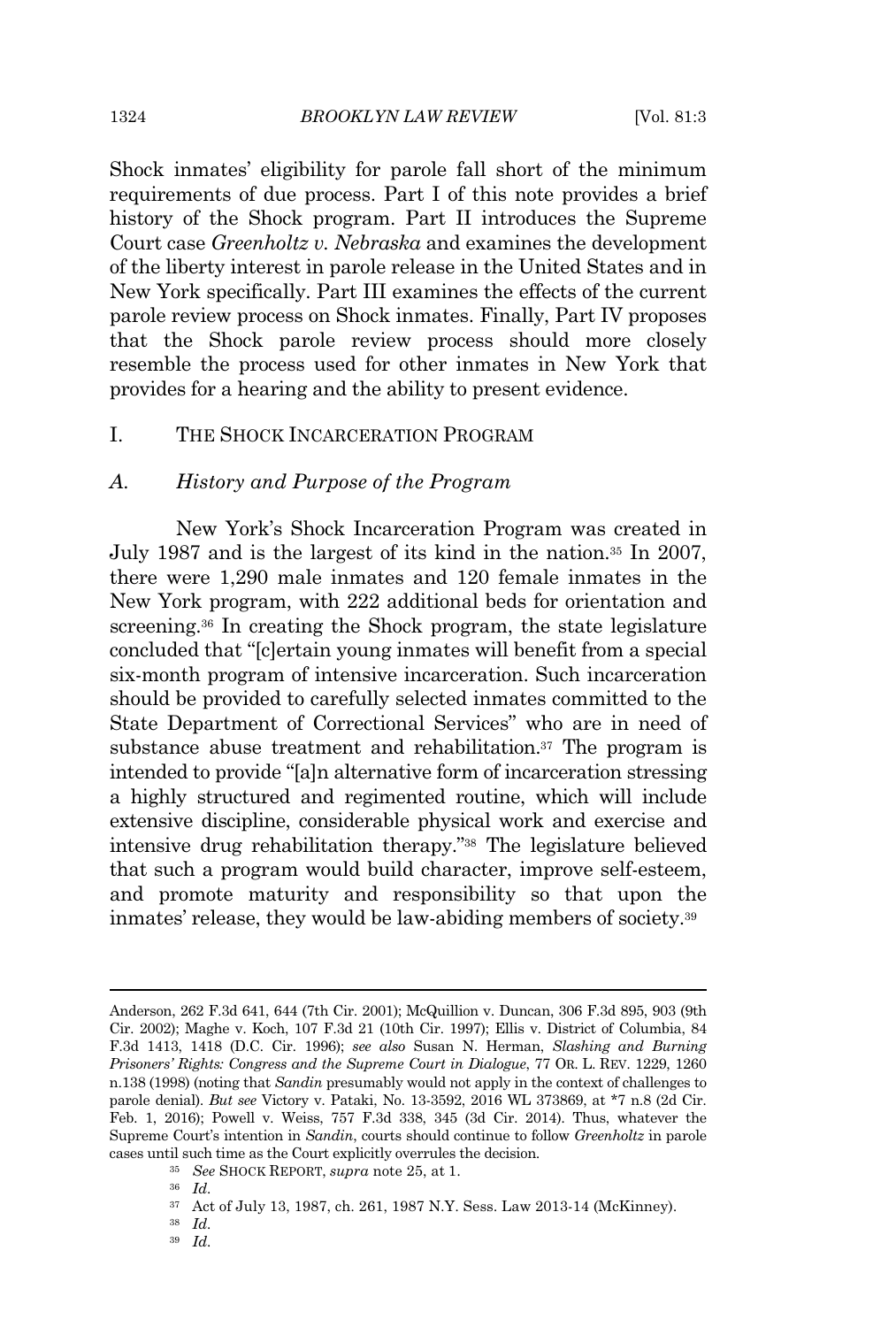In addition to the Shock program's rehabilitative goals, the program also operates in conjunction with the Earned Eligibility Program to allow inmates to be released early. This furthers the stated goal of the Earned Eligibility Program, which was established specifically to address the problem of prison overcrowding.<sup>40</sup> Under the program, a new inmate is "assigned a work and treatment program as soon as practicable." <sup>41</sup> Roughly two months before the expiration of an inmate's minimum term, the Department of Corrections and Community Supervision (DOCCS) reviews the inmate's institutional record to determine compliance with the assigned program.<sup>42</sup> If DOCCS determines that the inmate performed adequately in the program, the inmate may receive a Certificate of Earned Eligibility.<sup>43</sup> An inmate with a Certificate of Earned Eligibility needs to meet a lower standard to be granted parole.<sup>44</sup>

Upon successful completion of the Shock program, an inmate is eligible to receive a Certificate of Earned Eligibility.<sup>45</sup> This affords inmates who complete Shock all the benefits of the Earned Eligibility Program. But in addition to those benefits, Shock participants who receive a Certificate of Earned Eligibility are eligible to be released on parole *immediately* upon completion of the Shock program, even if that point is prior to their serving their minimum sentences.<sup>46</sup>

#### *B. Administration of the Program*

Inmates are first screened for Shock eligibility at a reception prison.<sup>47</sup> This initial screening is based on several

<sup>40</sup> *See* N.Y. CORRECT. LAW § 805 (McKinney 2016); COLUMBIA HUMAN RIGHTS LAW REVIEW, *supra* note 7, ch. 36.

<sup>41</sup> N.Y. CORRECT. LAW § 805.

<sup>42</sup> *See id.*; COLUMBIA HUMAN RIGHTS LAW REVIEW, *supra* note 7.

<sup>43</sup> N.Y. CORRECT. LAW § 805; *see* COLUMBIA HUMAN RIGHTS LAW REVIEW, *supra* note 7.

<sup>44</sup> COLUMBIA HUMAN RIGHTS LAW REVIEW, *supra* note 7, ch. 36, at 11 ("First, the Parole Board may not consider whether your release will 'so deprecate [the] seriousness of the crime,' which is the standard the Board uses for prisoners who do not have a [Certificate of Earned Eligibility]. Second, when you possess a [Certificate of Earned Eligibility], the Board presumes you will probably live and remain at liberty without violating the law—which means unless the Board affirmatively finds otherwise, you should get parole." (footnote omitted)).

<sup>45</sup> *See* N.Y. CORRECT. LAW § 867(4) (McKinney 2016) ("An inmate who has successfully completed a shock incarceration program shall be eligible to receive such a certificate of earned eligibility pursuant to section eight hundred five of this chapter.").

<sup>46</sup> *See id.* ("Notwithstanding any other provision of law, an inmate sentenced to a determinate sentence of imprisonment who has successfully completed a shock incarceration program shall be eligible to receive such a certificate of earned eligibility and shall be immediately eligible to be conditionally released.").

<sup>47</sup> *See* PRISON VISITING PROJECT, *supra* note 25, at 3.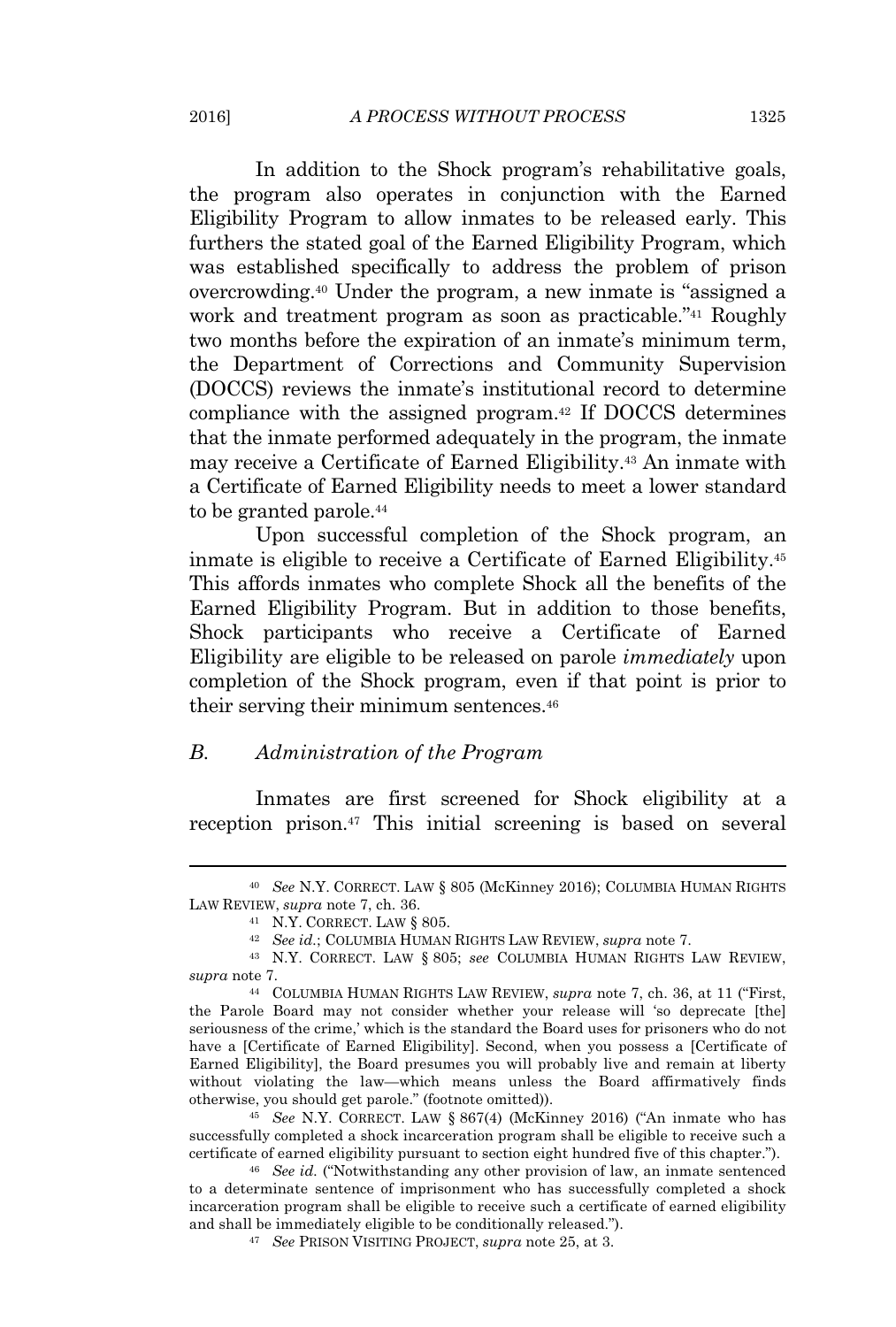criteria, including an inmate's age, length of sentence, and criminal record.<sup>48</sup> An eligible inmate must not have been convicted of certain classes of offenses<sup>49</sup> and may be denied participation in Shock because of an outstanding warrant, detainer, or commitment.<sup>50</sup> After the initial screening, DOCCS transfers the eligible inmates to the Lakeview Shock Incarceration Center. At Lakeview, the inmates are housed in reception dorms where they undergo a second screening.<sup>51</sup> This consists of a medical and psychological evaluation and a background check to ensure that inmates do not have pending charges or any history of violent behavior.<sup>52</sup> Lakeview staff also focus on whether the circumstances of the inmates' crimes demonstrate predatory behavior or a high degree of criminal sophistication.<sup>53</sup>

Assuming that the inmate meets these criteria, he or she will most likely be allowed<sup>54</sup> to participate in the program. Inmates who are deemed eligible either remain at Lakeview or are transferred to another facility to complete the program.<sup>55</sup> The

- <sup>51</sup> *See* PRISON VISITING PROJECT, *supra* note 25, at 3.
- <sup>52</sup> *Id.*; *see* DIRECTIVE NO. 0086, *supra* note 48.
- <sup>53</sup> *See* PRISON VISITING PROJECT, *supra* note 25, at 3.

<sup>48</sup> *See* DEPT. OF CORR. AND CMTY. SUPERVISION, DIRECTIVE NO. 0086, SHOCK INCARCERATION FACILITIES (2013) [hereinafter DIRECTIVE NO. 0086] ("An inmate may apply for participation in the Shock Incarceration Program if he or she: 1. Is at least 16 but less than 50 years of age; 2. Is sentenced to an indeterminate term of imprisonment and will become eligible for release on parole within three years, or is sentenced to a determinate term of imprisonment and will be eligible for conditional release within three years; 3. Was between 16-49 years of age at the time of the commission of the crime; and 4. Has not previously been convicted of a violent felony in New York as defined in article 70 of the Penal Law or a felony in any other jurisdiction which includes all essential elements of any such violent felony, upon which an indeterminate or determinate term of imprisonment was imposed.").

<sup>49</sup> *See id.* ("Notwithstanding the foregoing [criteria], no person who is convicted of any of the following crimes shall be deemed eligible to participate in this program: 1. A violent felony offense; 2. An A-1 felony offense; 3. Any homicide offense as defined in article 125 of the Penal Law; 4. Any felony sex offense as defined in article 130 of the Penal Law; or 5. Any escape or absconding offense as defined in article 205 of the Penal Law.").

<sup>50</sup> *See id.* ("The Shock Incarceration Selection Committee shall examine each inmate's record to determine whether the inmate has any of the following detainers, warrants, or commitments outstanding, which, in the discretion of the committee, may bar the inmate from participation in the Shock Incarceration Program: 1. Criminal related detainer or warrant; 2. Bail warrant; 3. Immigration warrant; 4. Probation warrant or out of State parole warrant; or 5. Concurrent or Consecutive out of State or Federal Commitments.").

<sup>54</sup> *See* SHOCK REPORT, *supra* note 25, at 6. From July 13, 1987, until September 30, 2006, 54.5% of all initially eligible inmates were sent to Shock. *Id.* The vast majority of those who were not sent were disqualified for one of four reasons: medical (9.9%), public risk (5.9%), criminal history (5.4%), and mental health (5.0%). *Id.* An additional 8.5% refused to participate in the program. *Id.* Thus, assuming an inmate agrees to participate in the program and meets the primary screening criteria, there is a very high chance that they will be approved for participation.

<sup>55</sup> *See* PRISON VISITING PROJECT, *supra* note 25, at 5. Until 2011, New York State had five Shock facilities. Since then, three have closed, making Lakeview and Moriah the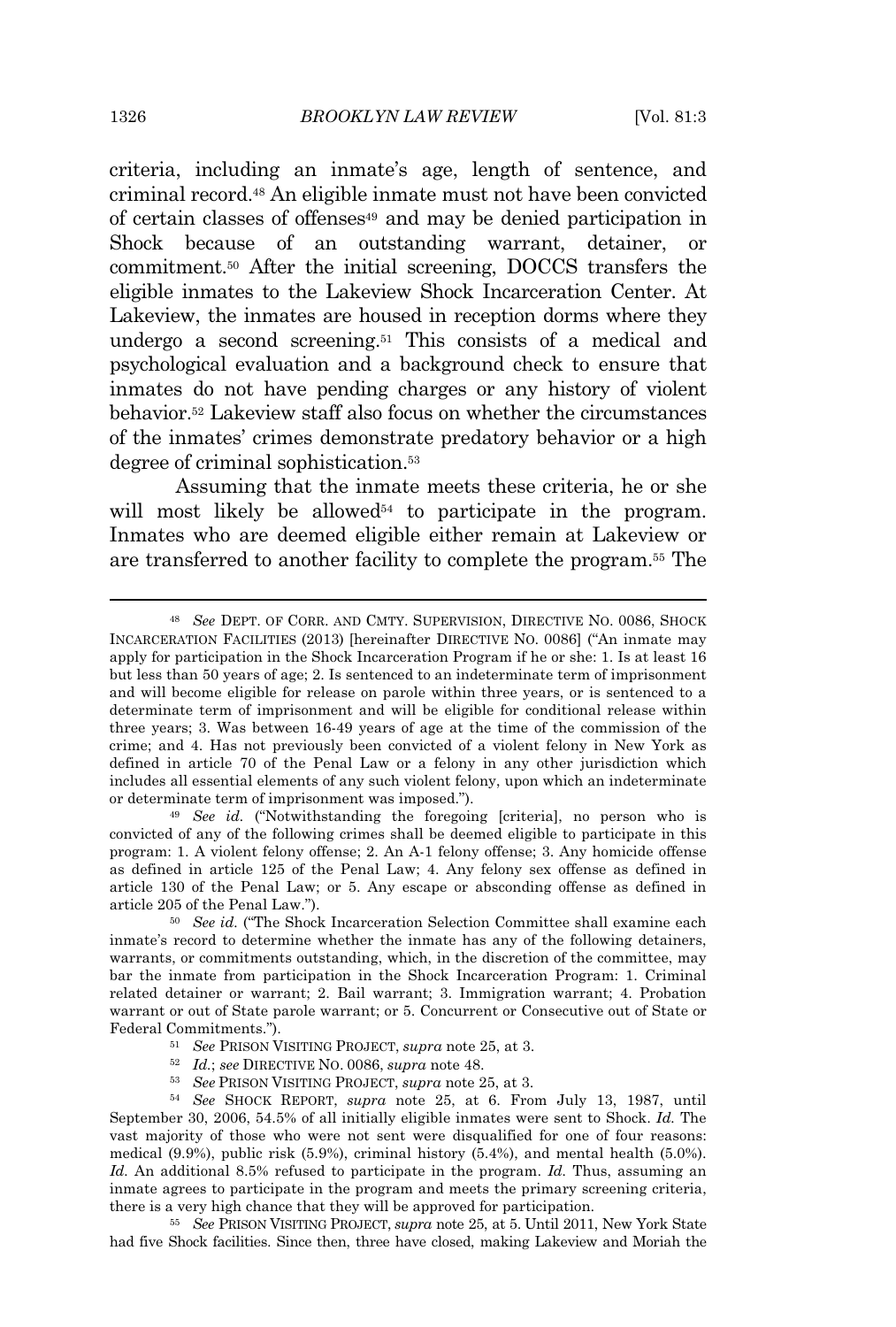inmates are then organized into "platoons" of "10 to 15 women or 50 to 60 men." <sup>56</sup> The newly formed platoons then enter an intensive two-week period known as Zero Weeks, which focuses primarily on the physical training and disciplinary aspects of the program.<sup>57</sup> At the conclusion of Zero Weeks, the regular Shock program begins.

The Shock program is highly regimented.<sup>58</sup> Shock inmates are woken up by a military bugle call at 5:30 a.m.<sup>59</sup> Inmates then form lines on an outdoor asphalt area, regardless of the weather, and complete a rigorous physical training routine led by drill instructors who ensure full inmate participation.<sup>60</sup> After physical training, the inmates eat breakfast and begin a full day of programming that ends at  $9:00$  p.m. on weekdays.<sup>61</sup> The week's daytime programming is generally broken up into six-hour days, including one day focused entirely on education, one day of programming, which includes alcohol and substance abuse treatment, and three days of either work or vocational training.<sup>62</sup> In the evenings, the inmates have educational classes, alcohol and substance abuse treatment, programs to help with confrontation, and other rehabilitative programming.<sup>63</sup> The inmates' day ends at 9:30 p.m. with lights out.<sup>64</sup>

At all points, the program seeks to instill in the inmates a sense of teamwork and mutual accountability. Platoons live together, work together, and have daily meetings to resolve problems.<sup>65</sup> At any point, the entire platoon can be disciplined for the insubordination of one inmate. Overall, the program is intended to be physically and emotionally taxing, with the goal being to "break [the inmates] down and build them up."<sup>66</sup>

- <sup>63</sup> *See id.*
- <sup>64</sup> *See id.*

only remaining Shock facilities. Joanna Walters, *New York's Boot-Camp Prisons Get the Boot*, ALJAZEERA AM. (Dec. 9, 2013, 5:30 AM), http://america.aljazeera.com/articles/2013/12/ 9/new-york-s-boot-campprisonsgettheboot.html [http://perma.cc/5AVX-MDZ5].

<sup>56</sup> PRISON VISITING PROJECT, *supra* note 25, at 5.

<sup>57</sup> *See id.*

<sup>58</sup> *See id.* at 6.

<sup>59</sup> *See id.*

<sup>60</sup> *See id.*

<sup>61</sup> *See id.*

<sup>62</sup> *See id.*

<sup>65</sup> *See* CHERIE L. CLARK ET AL., SHOCK INCARCERATION IN NEW YORK: FOCUS ON TREATMENT (1994), https://www.ncjrs.gov/pdffiles/shockny.pdf [http://perma.cc/54BJ-8UT9].

<sup>66</sup> Jim Kenyon, *Inside Shock Incarceration—A CNY Central Special Report*, CNYCENTRAL.COM (Apr. 25, 2013), http://www.cnycentral.com/news/story.aspx?id= 889911#.VMKh\_mTF9kU [http://perma.cc/AD8J-3PSG].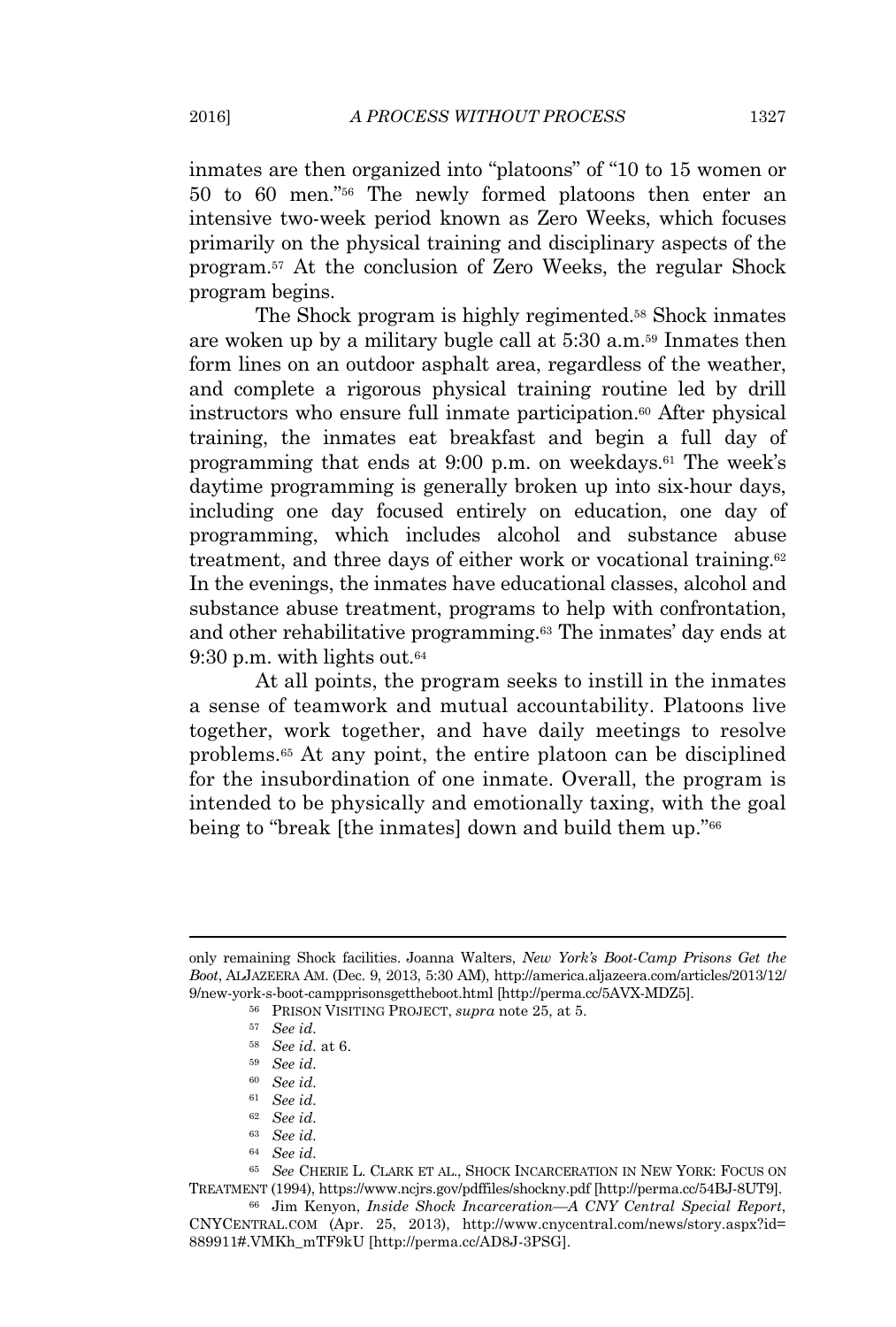#### *C. Results of the Shock Program*

The vast majority of inmates who complete Shock roughly 99%—are released on parole. Further, participants in the Shock program tend to be released from prison approximately one year earlier than their court-determined incarceration sentence.<sup>67</sup> In addition to benefiting the inmates, these early releases save the state a substantial amount of money. As of September 30, 2006, 35,102 Shock participants have seen early release, which has resulted in a savings of nearly \$1.18 billion for the State of New York.<sup>68</sup> Shock graduates pass the General Educational Development (GED) exam at significantly higher rates than inmates at comparable medium and minimum security facilities.<sup>69</sup> In fiscal year 2005–2006, Shock graduates who took the exam passed at a rate of 80%, whereas the passage rates averaged 41% and 57% at minimumand medium-security facilities, respectively.<sup>70</sup> Furthermore, Shock graduates have lower recidivism rates than inmates who were eligible for the program but did not participate.<sup>71</sup> One, two, and three years removed from the program, Shock graduates remained in the community at rates of 92%, 78%, and 69%, respectively, compared with rates of 84%, 68%, and 60%, respectively, for the eligible but nonparticipating group.<sup>72</sup>

Overall, Shock is arguably a wildly successful program. The vast majority of those who complete the program are released, many far earlier than they would have been otherwise, and once released, they generally experience better outcomes. Meanwhile, the state saves a substantial amount of money by reducing the prison population. The problem, however, is that not all inmates who complete the program are released. And due to the current parole review process, there is often no way for these inmates to challenge the parole board's decision. For those inmates who are denied parole and left without recourse, it is no consolation that the Shock program at large is successful. The remainder of this note focuses on the effect of the Shock parole review process on those inmates.

<sup>67</sup> *See* SHOCK REPORT, *supra* note 25, at EXECUTIVE SUMMARY.

<sup>68</sup> *See id.*

<sup>69</sup> *See id.* at ii.

<sup>70</sup> *See id.* at 32.

<sup>71</sup> *See id.* at 48.

<sup>72</sup> *See id.* at 48-50.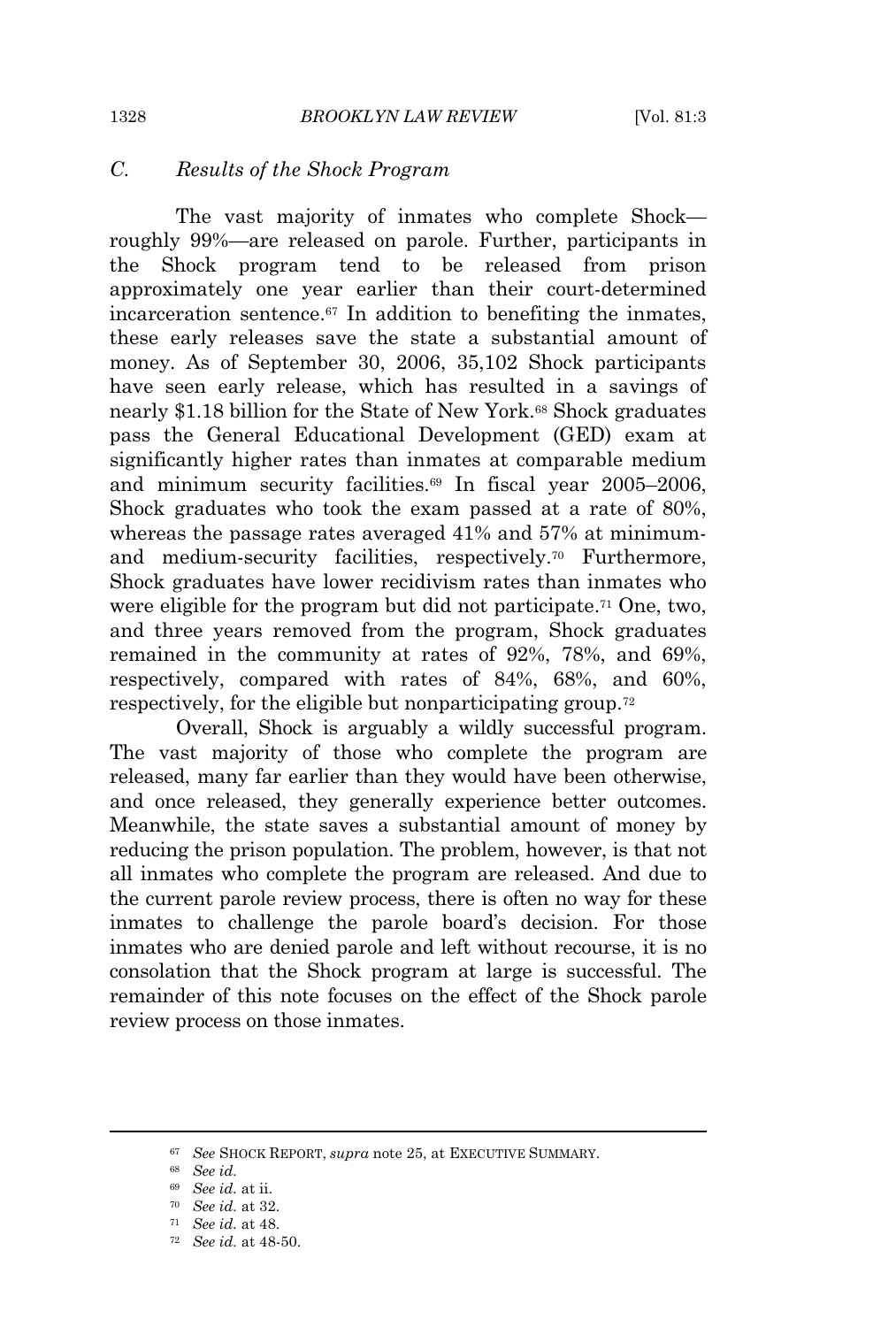## II. *GREENHOLTZ* AND THE DEVELOPMENT OF A LIBERTY INTEREST IN PAROLE

The New York parole laws governing the Shock program create a legitimate expectation of release for inmates who have completed the program. "The Fourteenth Amendment's Due Process Clause protects persons against deprivations of life, liberty, or property; and those who seek to invoke its procedural protection must establish that one of these interests is at stake."73 A liberty interest "may arise from an expectation or interest created by state laws or policies." <sup>74</sup> In the context of parole, the Supreme Court has held that "[t]here is no constitutional or inherent right of a convicted person to be conditionally released before the expiration of a valid sentence."<sup>75</sup> But although there is no inherent right to parole, such a right can be created by state laws governing parole decisions.<sup>76</sup>

The Supreme Court first found such a state-created right to parole in *Greenholtz v. Inmates of the Nebraska Penal and Correctional Complex.* In *Greenholtz*, Nebraska inmates brought a class action lawsuit claiming, among other things, that the procedure of the Nebraska parole boards denied them due process.<sup>77</sup> The inmates first argued that a liberty interest in parole exists whenever a state holds out the possibility of parole.<sup>78</sup> This argument was quickly rejected by the Court, which found that "the *possibility* of parole provides no more than a mere hope that the benefit will be obtained." <sup>79</sup> The inmates also argued, however, that the language of the Nebraska statute itself created a liberty interest in parole release.<sup>80</sup> The Nebraska statute provided that "whenever the Board of Parole considers the release of a committed offender who is eligible for release on parole, *it shall order his release unless it is of the opinion that his release should be deferred because*" certain enumerated factors are found to exist.<sup>81</sup> The

(a) There is a substantial risk that he will not conform to the conditions of parole;

<sup>73</sup> Wilkinson v. Austin, 545 U.S. 209, 221 (2005).

<sup>74</sup> *Id.*

<sup>75</sup> Greenholtz v. Inmates of the Neb. Penal and Corr. Complex, 442 U.S. 1, 7 (1979).

<sup>76</sup> Robles v. Dennison, 745 F. Supp. 2d 244, 261 (W.D.N.Y. 2010), *aff'd*, 449 Fed. App'x 51 (2d Cir. 2011) (citing *Greenholtz*, 442 U.S. 1).

<sup>77</sup> *See Greenholtz*, 442 U.S. at 1, 3-4.

<sup>78</sup> *See id.* at 9.

<sup>79</sup> *Id.* at 11.

<sup>80</sup> *Id.*

<sup>81</sup> *Id.* (emphasis added) (quoting NEB. REV. STAT. §§ 83-1,114(1) (1976)).

The factors that can result in the deferral of parole include when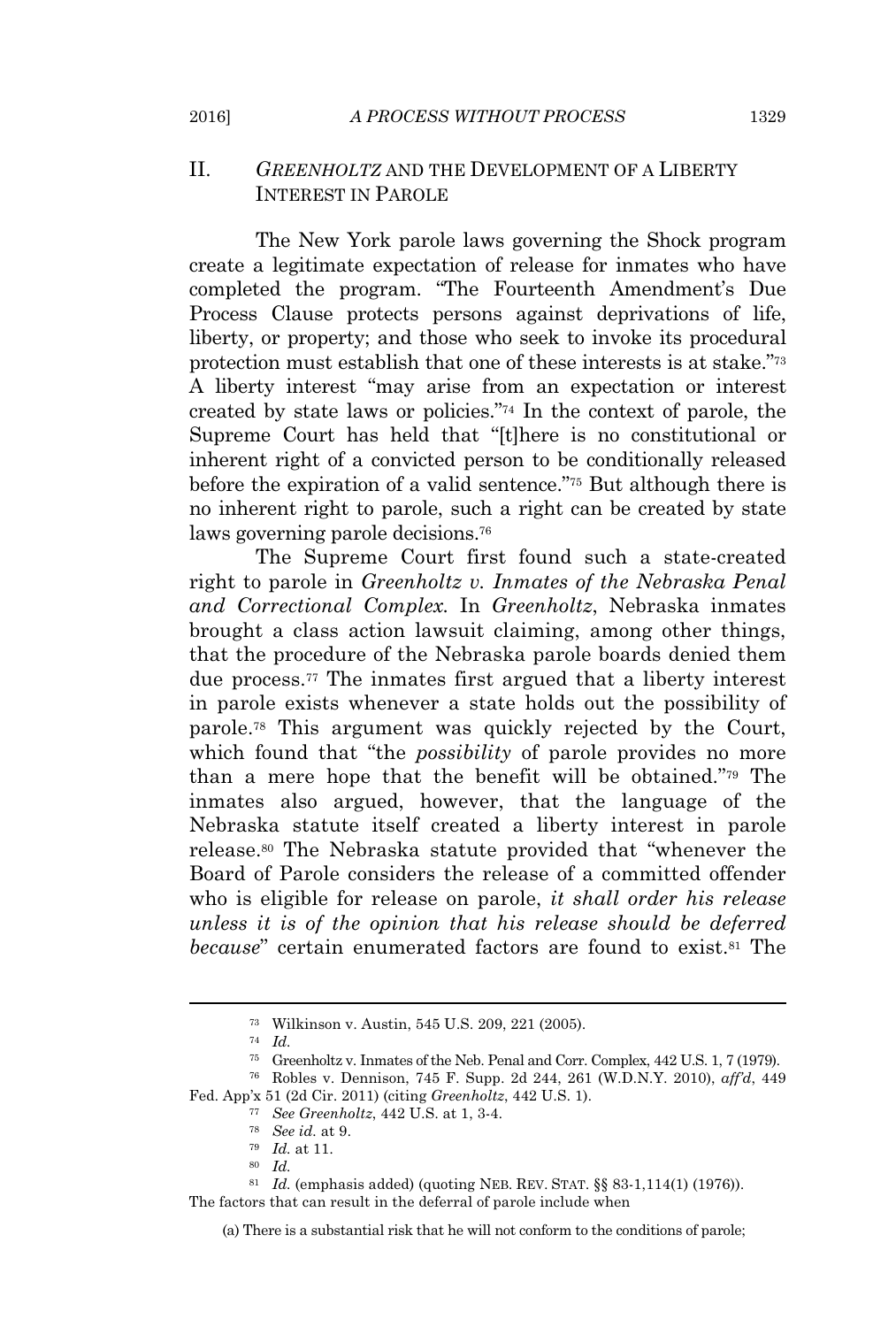inmates argued "that the structure of the provision together with the use of the word 'shall' binds the Board of Parole to release an inmate unless any one of the four specifically designated reasons are found." <sup>82</sup> Without analyzing the statute, the Court nevertheless noted its "unique structure and language" and therefore "accept[ed] [the inmates'] view that the expectancy of release provided in this statute is entitled to some measure of constitutional protection."<sup>83</sup>

Seven years later, in *Board of Pardons v. Allen*, the Supreme Court similarly held that a Montana parole statute created a liberty interest in parole release.<sup>84</sup> Montana law provided that "[s]ubject to the following restrictions, the board *shall* release on parole . . . any person confined in the Montana state prison or the women's correction center . . . when in its opinion there is a reasonable probability that the prisoner can be released without detriment to the prisoner or to the community."<sup>85</sup> The Court compared the language of the Montana statute with the Nebraska statute in *Greenholtz* and explained that "[s]ignificantly, the Montana statute, like the Nebraska statute, uses mandatory language ('shall') to 'creat[e] a presumption that parole release will be granted' when the designated findings are made." <sup>86</sup> The Court held that, based on *Greenholtz*, the mandatory language in the Montana statute created "a liberty interest protected by the Due Process Clause." 87

#### *A. New York's Parole Scheme*

Prior to December 31, 1977, parole in New York was governed by Correction Law section 213, which provided, in pertinent part,

Discretionary release on parole shall not be granted merely as a reward for good conduct or efficient performance of duties assigned in prison,

(d) His continued correctional treatment, medical care, or vocational or other training in the facility will substantially enhance his capacity to lead a law-abiding life when released at a later date.

*Id.* (quoting NEB. REV. STAT. §§ 83-1,114(1)).

- <sup>82</sup> *Id.* at 11-12 (quoting NEB. REV. STAT. §§ 83-1,114(1)).
- <sup>83</sup> *Id.* at 12.
- <sup>84</sup> Bd. of Pardons v. Allen, 482 U.S. 369, 381 (1987).
- <sup>85</sup> MONT. CODE ANN. § 46-23-201 (1985) (emphasis added).
- <sup>86</sup> *Allen*, 482 U.S. at 377-78 (footnote omitted) (quoting *Greenholtz*, 442 U.S. 1, 12).
- <sup>87</sup> *Id.* at 379.

<sup>(</sup>b) His release would depreciate the seriousness of his crime or promote disrespect for the law;

<sup>(</sup>c) His release would have a substantially adverse effect on institutional discipline; or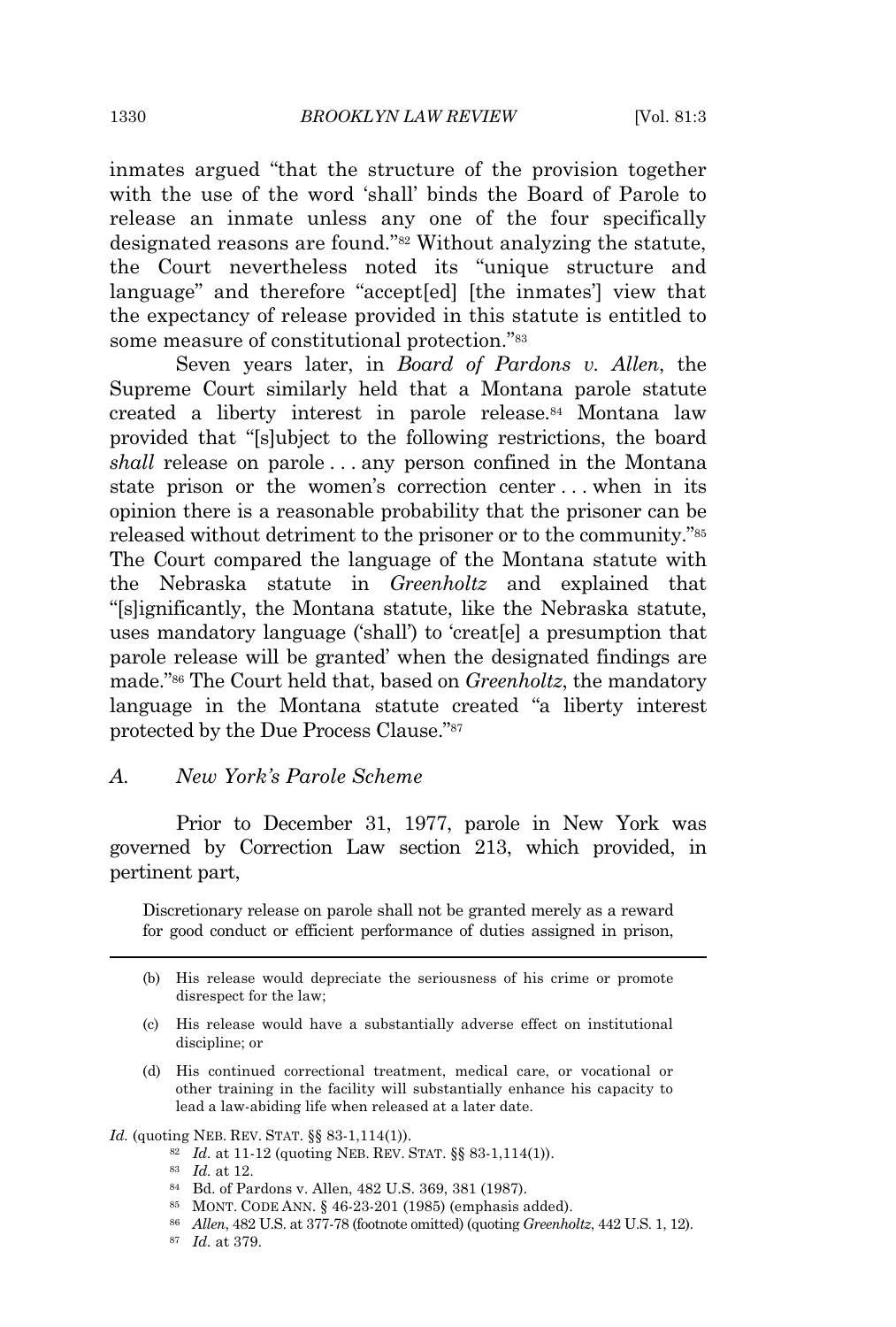but only if the board of parole is of the opinion that there is a reasonable probability that, if such prisoner is released, he will live and remain at liberty without violating the law and that his release is not incompatible with the welfare of society. *If the board of parole shall so determine, such prisoner shall be allowed to go upon parole* outside of prison walls and inclosure upon such terms and conditions as the board shall prescribe, but to remain while thus on parole in the legal custody of the warden of the prison from which he is paroled, until the expiration of the maximum term specified in his sentence.<sup>88</sup>

In analyzing the statute, the court in *Robles v. Dennison* noted that "the wording of former N.Y. Corr. Law § 213—in particular the language . . . in italics—closely parallels the language in the Nebraska and Montana parole statutes, which were addressed in *Greenholtz* and *Allen*, respectively." <sup>89</sup> Based on "the analytical method set forth in *Greenholtz*, [the] Court [found] it clear that former N.Y. Corr. Law § 213 gave rise to a cognizable liberty interest in release on parole." 90

In 1977, perhaps anticipating *Greenholtz*, the New York legislature repealed Correction Law section 213.<sup>91</sup> Its replacement, New York Executive Law section 259-i, provides, in pertinent part, that

[d]iscretionary release on parole shall not be granted merely as a reward for good conduct or efficient performance of duties while confined but after considering if there is a reasonable probability that, if such inmate is released, he will live and remain at liberty without violating the law, and that his release is not incompatible with the welfare of society and will not so deprecate the seriousness of his crime as to undermine respect for law.<sup>92</sup>

Significantly, the mandatory "shall...unless" language in Correction Law section 213 was not included in Executive Law section 259-i.

Since 1977, as a result of this change, it has been well settled by both state and federal courts that the New York parole laws do not create a legitimate expectancy of release.<sup>93</sup> In *Boothe v. Hammock*, for example, the Second Circuit explained that it was "apparent that New York's parole provisions . . . do not establish a scheme whereby parole *shall* be ordered *unless* specified conditions are found to exist." <sup>94</sup> Shortly after *Boothe*, the

<sup>88</sup> N.Y. CORRECT. LAW § 213 (McKinney 1968) (repealed 1978) (emphasis added).

<sup>89</sup> Robles v. Dennison, 745 F. Supp. 2d 244, 264 (W.D.N.Y. 2010), *aff'd*, 449 Fed. App'x 51 (2d Cir. 2011).

<sup>90</sup> *Id.*

<sup>91</sup> *Id.* at 265; N.Y. CORRECT. LAW § 213 (McKinney 1968) (repealed 1978).

<sup>92</sup> N.Y. EXEC. LAW § 259-i(2)(c)(A) (2016).

<sup>93</sup> *See* Barna v. Travis, 239 F.3d 169, 171 (2d Cir. 2001).

<sup>94</sup> Boothe v. Hammock, 605 F.2d 661, 664 (2d Cir. 1979) (emphasis added).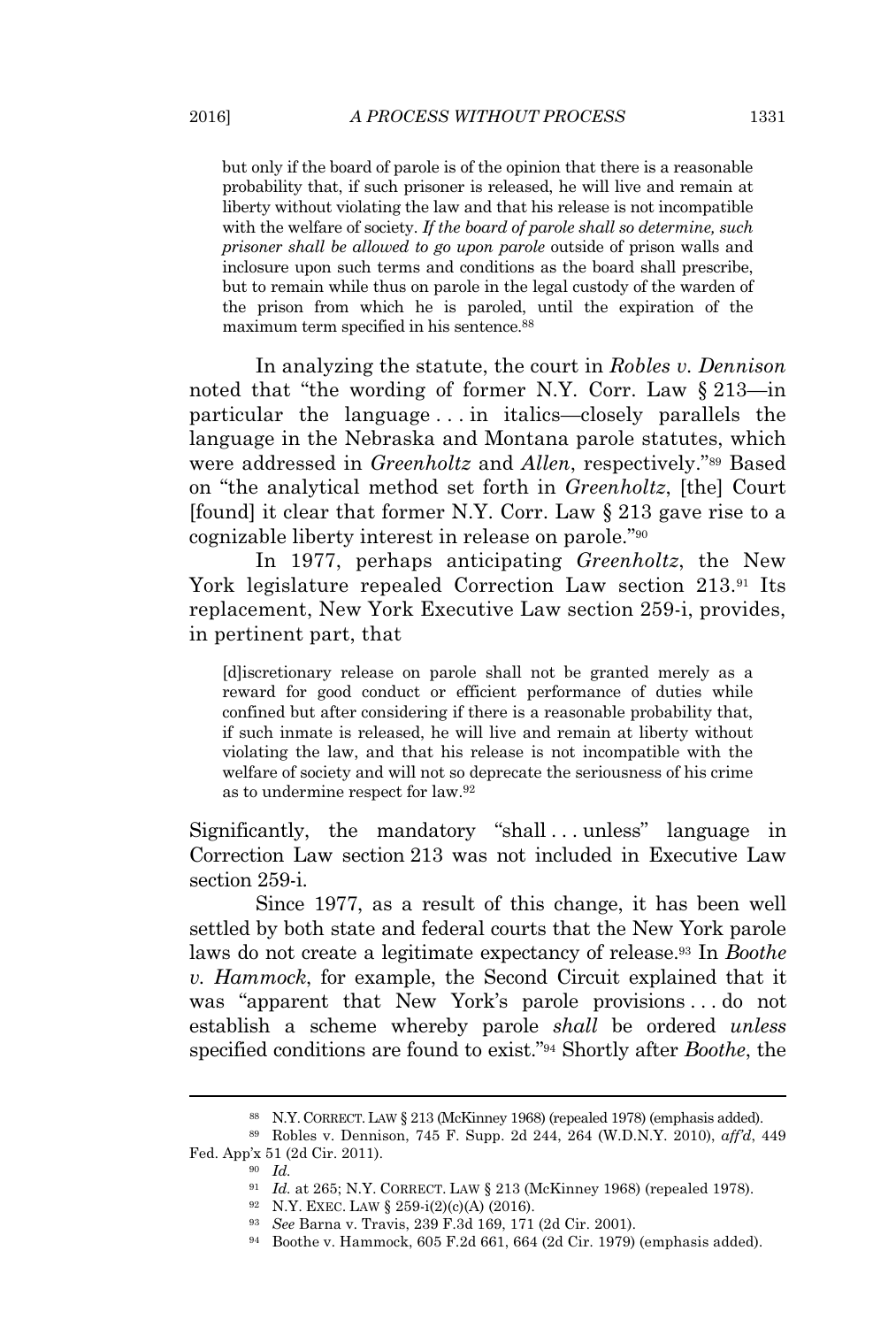New York Court of Appeals similarly held in *Russo v. N.Y. Board of Parole* that the New York statute merely created guidelines that were to be followed unless there were reasons for doing otherwise.<sup>95</sup> The court reasoned that the mere fact "[t]hat guidelines are provided does not mean they cannot be deviated from or create an entitlement to release at any particular time; the system is thus discretionary and holds out no more than the possibility of parole." <sup>96</sup> Consequently, the New York Court of Appeals joined the Second Circuit in holding that the New York parole scheme does not create a liberty interest that would implicate the Due Process Clause.

# *B. New York's Shock Parole Scheme*

1. Does a Liberty Interest Exist?

In *Boothe* and *Russo*, the courts were restricting their analysis to the New York parole provisions in Executive Law section 259-i, which apply to the general prison population. Their analysis was rightly limited, as none of the inmates bringing these cases had completed Shock or had otherwise received a Certificate of Earned Eligibility. But Executive Law section 259-i does not comprise the entirety of the parole scheme. In determining whether a liberty interest in parole release is created upon an inmate's completion of Shock, Executive Law section 259-i must be analyzed in conjunction with the parole laws that apply specifically to Shock inmates specifically, Correction Law sections 805 and 867.

Correction Law section 805 provides that an inmate serving a qualifying sentence who has received a Certificate of Earned Eligibility "*shall* be granted parole release . . . *unless*" the board finds the inmate unsuited for parole.<sup>97</sup> Section 805 applies not only to inmates who have completed Shock, but to all inmates who have received a Certificate of Earned Eligibility as a result of completed qualified programming. Correction Law section 867

<sup>95</sup> *See* Russo v. N.Y. Bd. of Parole, 405 N.E.2d 225, 228 (N.Y. 1980) (citing Greenholtz v. Inmates of the Neb. Penal and Corr. Complex, 442 U.S. 1, 12 (1979); Walker v. Oswald, 449 F.2d 481, 485 (2d Cir. 1971)).

<sup>96</sup> *Id.*

<sup>97</sup> N.Y. CORRECT. LAW § 805 (McKinney 2016) (emphasis added) ("Notwithstanding any other provision of law, an inmate who is serving a sentence with a minimum term of not more than six years and who has been issued a certificate of earned eligibility, shall be granted parole release at the expiration of his minimum term or as authorized by subdivision four of section eight hundred sixty-seven unles*s* the board of parole determines that there is a reasonable probability that, if such inmate is released, he will not live and remain at liberty without violating the law and that his release is not compatible with the welfare of society.").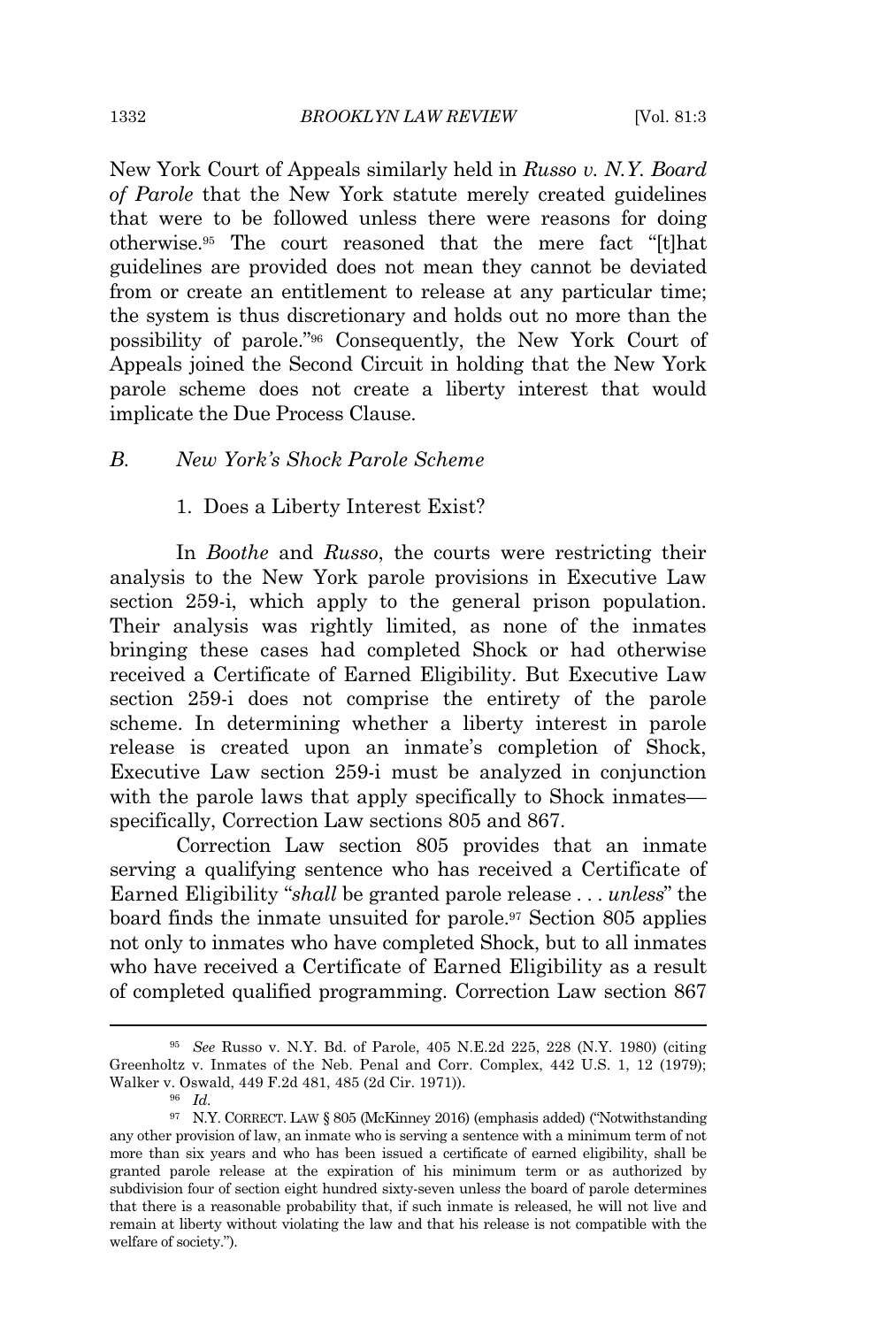then states that an inmate serving a qualifying sentence "who has successfully completed a shock incarceration program *shall* be eligible to receive [a Certificate of Earned Eligibility] . . . and shall be immediately eligible to be conditionally released."<sup>98</sup>

Relying on the Supreme Court's analysis in *Greenholtz*, several courts have held that New York Correction Law section 805 "creates a liberty interest which entitles inmates to some due process protections in the consideration of their parole applications." <sup>99</sup> Like the statutes analyzed in *Greenholtz* and *Allen*, Correction Law section 805 contains mandatory language, which creates a presumption that inmates will be released on parole unless certain conditions are found to exist. Further, with respect to inmates who have completed Shock, this presumption is expressed explicitly in Title 9 of New York State Compilation of Codes, Rules and Regulations, section 8010.2(a), which provides that an "inmate's successful completion of the [Shock] program, and receipt of a certificate of earned eligibility, *shall* create a presumption in favor of parole release." <sup>100</sup> A presumption in favor

While a screening committee must review the inmate's application to determine whether the "inmate's participation in the shock program is consistent with the safety of the community, the welfare of the applicant and the rules and regulations of the department," and while the committee, if it finds the application in compliance with these requirements, "shall forward the application to the commissioner or his designee for approval or disapproval," the statute is entirely silent on how the Commissioner is to exercise his discretion in approving or disapproving the forwarded action.

Id. at 87 (citations omitted) (quoting N.Y. CORRECT. LAW § 867.2). Second, with respect to an inmate's right to remain in Shock, the court stated that "the statute and regulations make clear that, once an inmate has been admitted into the shock program, he is entitled to no legitimate expectation that he will continue in and complete the program, regardless of his full compliance with the program rules." *Id.* at 87-88. The

<sup>98</sup> *Id.* § 867 (McKinney 2016) (emphasis added) ("An inmate who has successfully completed a shock incarceration program shall be eligible to receive such a certificate of earned eligibility pursuant to section eight hundred five of this chapter. Notwithstanding any other provision of law, an inmate sentenced to a determinate sentence of imprisonment who has successfully completed a shock incarceration program shall be eligible to receive such a certificate of earned eligibility and shall be immediately eligible to be conditionally released.").

<sup>99</sup> Schwartz v. Dennison, 518 F. Supp. 2d 560, 571-72 (S.D.N.Y. 2007) *aff'd*, 339 F. App'x 28 (2d Cir. 2009); *see also* Gittens v. Thomas, No. 02 Civ. 9435(JSM), 2003 WL 21277151, at \*1 (S.D.N.Y. May 30, 2003) (noting that "[s]ince petitioner has received a certificate of earned eligibility, he has a protectable liberty interest which entitles him to due process in the consideration of his application for parole"); Walters v. Ross, No. CV-92-2290 (CPS), 1992 WL 398307, at \*3 (E.D.N.Y. Dec. 21, 1992) (noting that N.Y. Correction Law § 805 "falls squarely within the category of parole statutes that affirmatively create a liberty interest").

<sup>100</sup> N.Y. COMP. CODES R. & REGS. tit. 9, § 8010.2(a) (2008) (emphasis added). It is important to note that this liberty interest is created upon receipt of the earned eligibility certificate, and not upon application to, or enrollment in, Shock. In *Klos v. Haskel*, 48 F.3d 81 (2d Cir. 1995), the Second Circuit considered the question of whether an inmate has a liberty interest in participating or remaining in Shock. First, with respect to an inmate's right to participate in Shock, the court noted,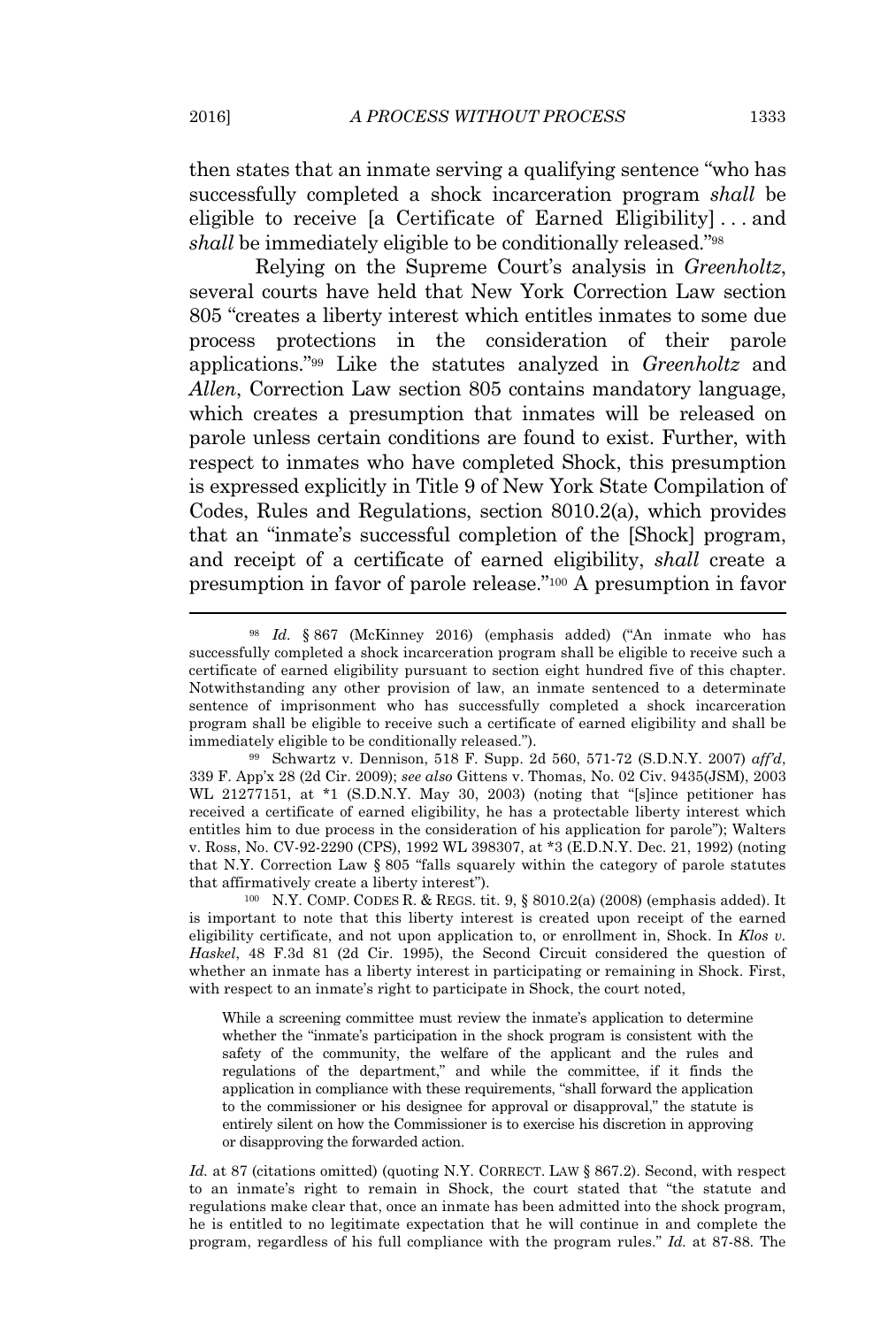of release is further supported by the parole board's historical application of the statutes. As previously noted, DOCCS statistics indicate that between 1987 and 2006, only one percent of inmates who completed Shock were denied release by the parole board.<sup>101</sup> Under the Supreme Court's analysis in *Greenholtz*, the New York parole scheme clearly creates a legitimate expectancy of release in inmates who successfully participate in Shock and receive a Certificate of Earned Eligibility.

#### 2. What Process Is Due?

Once a liberty interest is created, the "next considerations would be (1) what process is due to the prisoner in protecting that interest, and (2) whether the Parole Board's actions concerning the parole release decision accorded him such process." <sup>102</sup> The *Greenholtz* Court held that "[t]he Nebraska procedure affords an opportunity to be heard, and when parole is denied it informs the inmate in what respects he falls short of qualifying for parole; this affords the process that is due under these circumstances. The Constitution does not require more." <sup>103</sup> Similarly, in *Robles*, the court determined that the New York parole scheme afforded

court held that under "this explicit statutory scheme . . . no reasonable factfinder could conclude that the alleged promises by prison officials—to the effect that participants who followed program rules could expect to complete the program and earn a certificate of earned eligibility—conferred an enforceable liberty interest on shock program participants." *Id.* at 88. Though this case certainly limits the liberty interest of Shock participants, it is not clear that it extends to Shock participants who have received an earned eligibility certificate and undergo a review by the parole board.

<sup>101</sup> *See* SHOCK REPORT, *supra* note 25, at 12. To put this statistic in context, a DOCCS report for the year 2013 shows that the percentage of regular inmates (excluding Shock, medical parole, and other special categories) who were granted parole after an initial hearing was only 15%. DEP'T OF CORR. AND CMTY. SUPERVISION, PAROLE BOARD AND PRESUMPTIVE RELEASE DISPOSITIONS: CALENDAR YEAR 2013 (2013). It is worth noting that the same report also shows the parole release rate for Shock inmates to be 85%, compared with the 99% for the years 1987–2006 listed in the Shock Legislative Report. *See id.* This report, however, does not explain whether the 15% of Shock inmates who were not released on parole were merely denied release or whether they were removed from the program prior to a decision by the parole board. *See id.* In any event, whether the percentage of Shock inmates released on parole is closer to 99% or 85%, these statistics are relevant only to demonstrate that the presumption in favor of release is supported by the parole board's actions with respect to inmates who complete Shock in comparison to regular inmates. These statistics are not intended to suggest that the likelihood of release in and of itself creates a liberty interest. It has been well established that "[n]o matter how frequently a particular form of clemency has been granted, the statistical probabilities standing alone generate no constitutional protections . . . . The ground for a constitutional claim, if any, must be found in statutes or other rules defining the obligations of the authority charged with exercising clemency." Conn. Bd. of Pardons v. Dumschat, 452 U.S. 458, 465 (1981).

<sup>102</sup> Robles v. Dennison, 745 F. Supp. 2d 244, 273 (W.D.N.Y. 2010), *aff'd*, 449 Fed. App'x 51 (2d Cir. 2011) (citing Greenholtz v. Inmates of the Neb. Penal and Corr. Complex, 442 U.S. 1, 16 (1979)).

<sup>103</sup> *Greenholtz*, 442 U.S. at 16.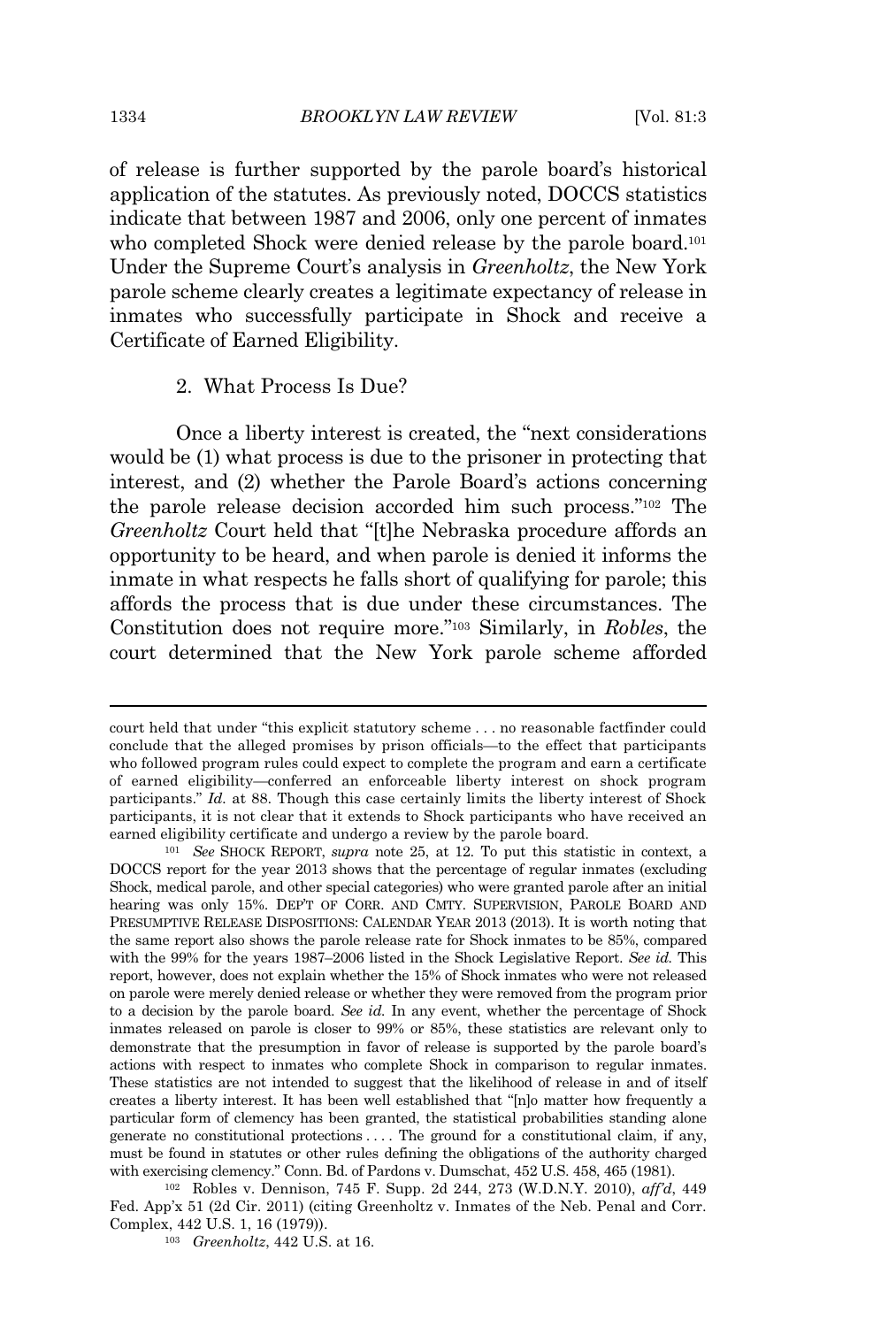petitioner sufficient process.<sup>104</sup> As in *Greenholtz*, the *Robles* court held that due process was satisfied where the petitioner was provided a hearing and a written denial.<sup>105</sup>

The *Robles* decision is correct under *Greenholtz* to the extent that it is based solely on an analysis of Executive Law section 259-i(2)(a). This section requires that the parole board personally interview inmates who are eligible for release and, if parole is denied, that the board inform the inmates in writing of the reasons for the denial.<sup>106</sup> This provision also generally applies to inmates who have received a Certificate of Earned Eligibility. For example, though the court in *Schwartz v. Dennison* found that a liberty interest existed where the inmate received a Certificate of Earned Eligibility, the inmate's due process claims were ultimately dismissed because, among other things, he was granted a hearing and was able to present evidence in support of his release.<sup>107</sup>

This provision, however, does not apply to an inmate who has completed Shock. Instead, Executive Law section 259-i(2)(e) applies, which provides that "[n]otwithstanding the requirements of paragraph (a) of this subdivision, the determination to parole an inmate who has successfully completed the shock incarceration program . . . may be made without a personal interview."<sup>108</sup>

Unlike the Nebraska statute in *Greenholtz*, the Montana statute in *Allen*, and Executive Law section 259-i(2)(a) in *Robles* and *Schwartz*, Executive Law section 259-i(2)(e) does not afford inmates who have completed Shock an opportunity to be heard and therefore deprives them of their Fourteenth Amendment right to due process.<sup>109</sup>

<sup>108</sup> N.Y. EXEC. LAW § 259-i(2)(e).

<sup>104</sup> *Robles*, 745 F. Supp. 2d 244.

<sup>&</sup>lt;sup>105</sup> *Id.* at 274 ("He had an opportunity to be heard and to present evidence at his interviews before the Parole Board panels; the Parole Board has issued written[ ] statements of denial, giving statutorily recognized reasons for its decision; notwithstanding that the decisions have more often than not been quite perfunctory and devoid of any truly individualized assessment of Robles as a parole candidate.").

 $106$  N.Y. EXEC. LAW § 259-i(2)(a) (2016) ("[A]t least one month prior to the date on which an inmate may be paroled . . . , a member or members as determined by the rules of the board shall personally interview such inmate and determine whether he should be paroled . . . . If parole is not granted upon such review, the inmate shall be informed in writing within two weeks of such appearance of the factors and reasons for such denial of parole. Such reasons shall be given in detail and not in conclusory terms.").

<sup>107</sup> *See* Schwartz v. Dennison, 518 F. Supp. 2d 560, 573 (S.D.N.Y. 2007), *aff'd*, 339 F. App'x 28 (2d Cir. 2009).

<sup>109</sup> It is worth noting that this was not always the case. Prior to 1992, Shock inmates were subject to the same parole review process as other inmates. The New York Executive Law was amended in 1992 to remove the requirement of a personal interview as a way to save the state money. *See* Act of Apr. 10, 1992, ch. 55, 1992 N.Y. Sess. Law 2242 (McKinney); N.Y., OMNIBUS REVENUE, FEE, AND ARTICLE VII BILL: SECTION BY SECTION ANALYSIS, A. 10565, 215th Legis., at 11 (1992).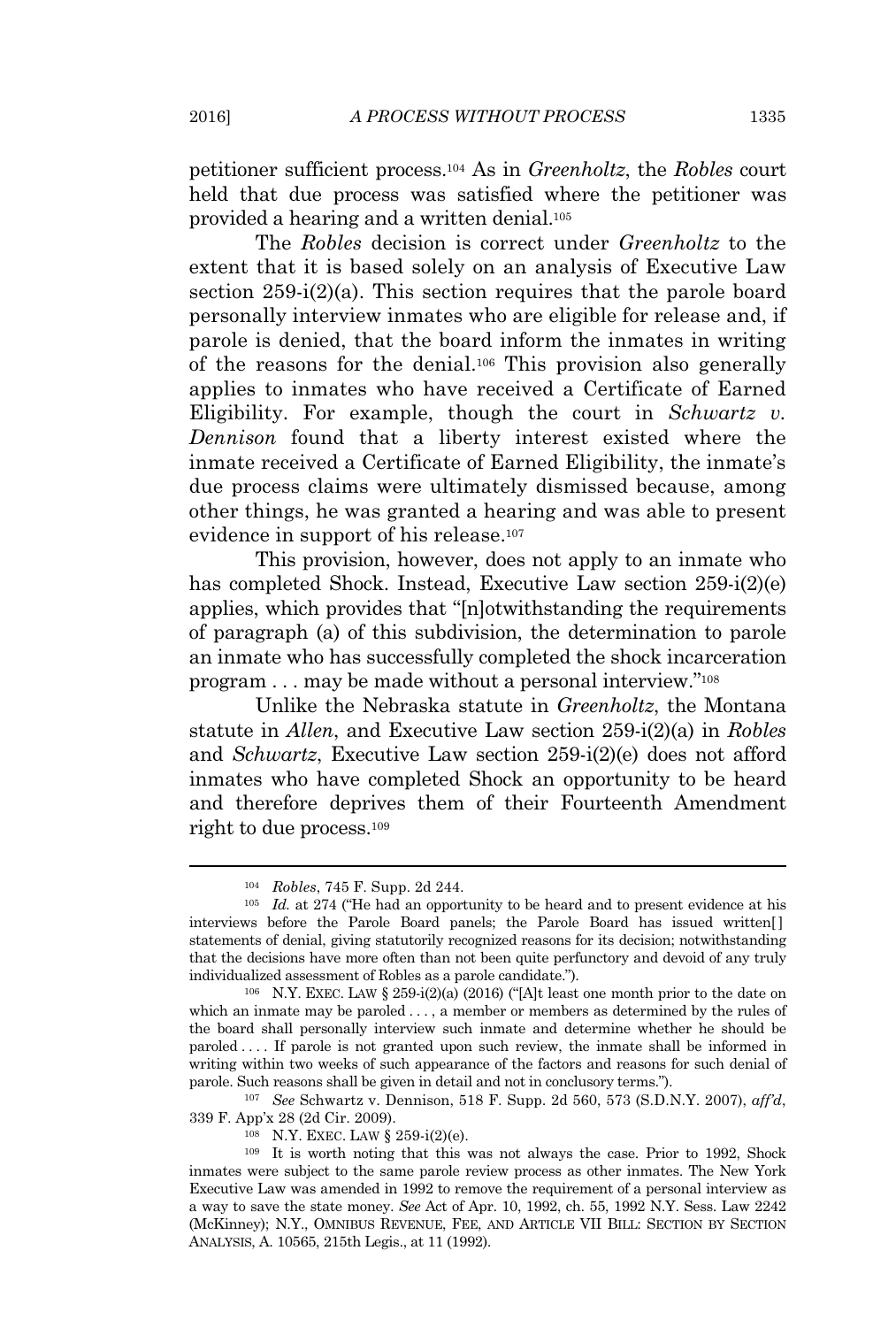#### III. THE EFFECT OF THE CURRENT SHOCK PAROLE REVIEW **PROCESS**

The failure of the New York parole scheme to provide a hearing to an inmate who has completed Shock has a number of negative effects on the parole review process. The primary effect is that inmates who are denied parole upon completion of Shock are deprived of meaningful appellate review. In order to understand this problem, it is important to first understand the parole review process. In New York, the parole review process is governed by Executive Law section 259 and Title 9 of New York State Compilation of Codes, Rules and Regulations, Parts 8000- 8011.<sup>110</sup> In making its decision, the parole board must consider certain statutory factors.<sup>111</sup> These factors include the inmate's institutional record, performance in any temporary release programs, and plans upon release.<sup>112</sup> The board must also consider the length of the inmate's sentence, the seriousness of the offense, the inmate's criminal record, any deportation orders, and any statements by the victim(s).<sup>113</sup> In making a decision to grant or deny parole, the board has broad discretion and is permitted to weigh the statutory factors as it sees fit.<sup>114</sup>

<sup>112</sup> *See id.*

<sup>114</sup> Rabenbauer v. N.Y. State Dep't of Corr. and Cmty. Supervision, 995 N.Y.S.2d 490, 492 (N.Y. Sup. Ct. 2014); *see also* Phillips v. Dennison, 834 N.Y.S.2d 121, 124 (N.Y. App. Div. 2007) ("[W]hile the relevant statutory factors must be considered, it is well settled that the weight to be accorded to each of the factors lies solely within the

<sup>110</sup> *See* COLUMBIA HUMAN RIGHTS LAW REVIEW, *supra* note 7; N.Y. EXEC. LAW § 259; N.Y. COMP. CODES R. & REGS tit. 9, §§ 8000-11 (2008).

<sup>111</sup> *See* N.Y. EXEC. LAW § 259-i (2)(c)(A).

<sup>113</sup> *See id.* ("In making the parole release decision, the guidelines adopted pursuant to subdivision four of section two hundred fifty-nine-c of this article shall require that the following be considered: (i) the institutional record including program goals and accomplishments, academic achievements, vocational education, training or work assignments, therapy and interpersonal relationships with staff and inmates; (ii) performance, if any, as a participant in a temporary release program; (iii) release plans including community resources, employment, education and training and support services available to the inmate; (iv) any deportation order issued by the federal government against the inmate while in the custody of the department of correctional services and any recommendation regarding deportation made by the commissioner of the department of correctional services pursuant to section one hundred forty-seven of the correction law; (v) any statement made to the board by the crime victim or the victim's representative, where the crime victim is deceased or is mentally or physically incapacitated; (vi) the length of the determinate sentence to which the inmate would be subject had he or she received a sentence pursuant to section 70.70 or section 70.71 of the penal law for a felony defined in article two hundred twenty or article two hundred twenty-one of the penal law; (vii) the seriousness of the offense with due consideration to the type of sentence, length of sentence and recommendations of the sentencing court, the district attorney, the attorney for the inmate, the presentence probation report as well as consideration of any mitigating and aggravating factors, and activities following arrest prior to confinement; and (viii) prior criminal record, including the nature and pattern of offenses, adjustment to any previous probation or parole supervision and institutional confinement.").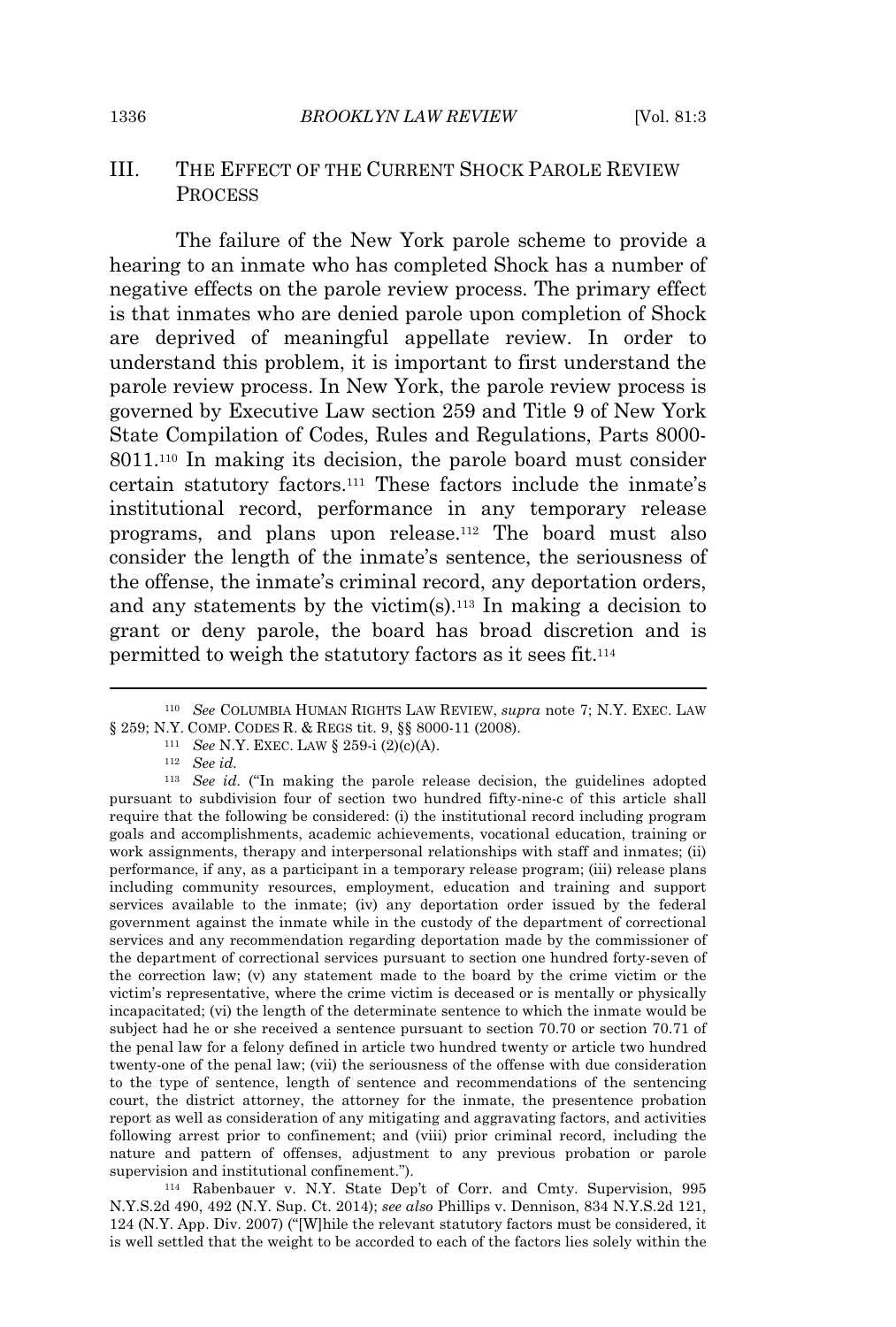Within 30 days of receipt of the written denial of his or her parole, an inmate may appeal to the Appeals Unit of the parole board.<sup>115</sup> The Appeals Unit may consider the following questions:

- (1) [W]hether the proceeding and/or determination was in violation of lawful procedure, was affected by an error of law, was arbitrary and capricious or was otherwise unlawful;
- (2) whether the board member or members making the determination relied on erroneous information as shown in the record of the proceeding, or relevant information was not available for consideration;
- (3) whether the determination made was excessive. $116$

When appealing to the board, an inmate has the right to be represented by an attorney, and if unable to afford an attorney, may have one assigned upon request.<sup>117</sup> The inmate also has a right to obtain the transcript from his or her parole hearing,<sup>118</sup> as well as "[a]ll other nonconfidential, discoverable documents relating to the appeal." <sup>119</sup> If the administrative appeal is denied, an inmate may seek judicial relief by beginning an Article 78 proceeding.<sup>120</sup>

<sup>115</sup> N.Y. COMP. CODES R. & REGS. tit. 9, § 8006.1(b).

<sup>117</sup> N.Y. EXEC. LAW § 259-i(4)(b).

<sup>118</sup> *See id.* § 259-i(6)(a) ("The board shall provide for the making of a verbatim record of each parole release interview, except where a decision is made to release the inmate to parole supervision, and each preliminary and final revocation hearing, except when the decision of the presiding officer after such hearings result in dismissal of all charged violations of parole, conditional release or post release supervision."); *see also* N.Y. COMP. CODES R. & REGS. tit. 9, § 8006.1(e) ("At the time of the filing of the notice of appeal, the inmate/violator or the attorney therefore may request a copy of the transcript of the proceeding from which the appeal was taken.").

<sup>119</sup> N.Y. COMP. CODES R. & REGS. tit. 9, § 8006.1(e).

<sup>120</sup> An Article 78 proceeding is the method by which to challenge a decision or action by a New York State administrative agency or other government body. *See* COLUMBIA HUMAN RIGHTS LAW REVIEW, *supra* note 7, ch. 22. Article 78 proceedings are brought in New York Supreme Court and require that the petitioner have previously exhausted all administrative remedies. *See id.* In an Article 78 proceeding, the court may only consider the following:

- 1. [W]hether the body or officer failed to perform a duty enjoined upon it by law; or
- 2. whether the body or officer proceeded, is proceeding or is about to proceed without or in excess of jurisdiction; or
- 3. whether a determination was made in violation of lawful procedure, was affected by an error of law or was arbitrary and capricious or an abuse of discretion, including abuse of discretion as to the measure or mode of penalty or discipline imposed; or

discretion of the Parole Board." (quoting Walker v. Travis, 676 N.Y.S.2d 52, 53 (N.Y. App. Div. 1998))).

<sup>116</sup> *Id.* § 8006.3(a).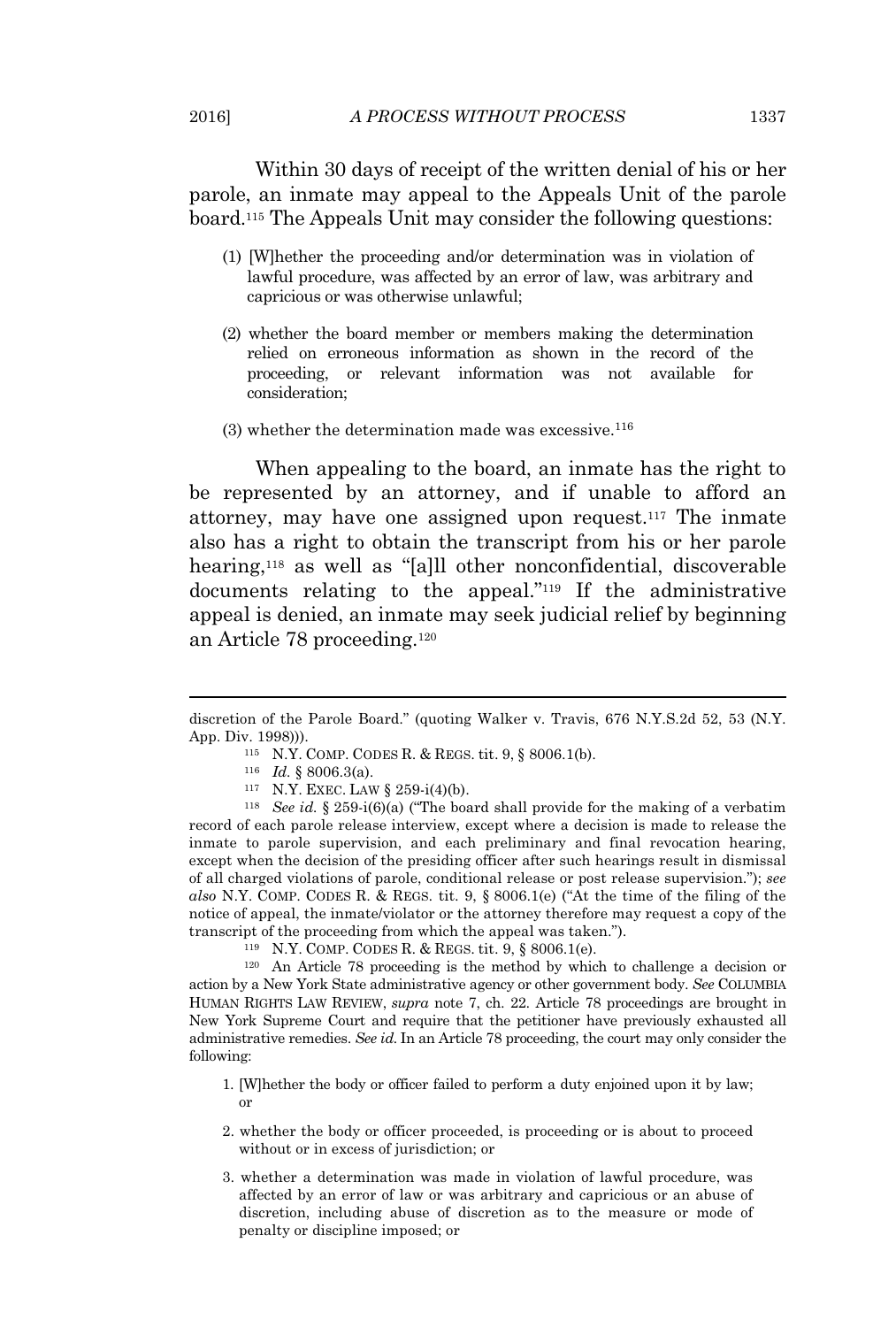In the context of parole review, "[j]udicial intervention is warranted only when there is a 'showing of irrationality bordering on impropriety.'" <sup>121</sup> Indeed, the "parole board enjoys a significant level of discretion" in making its decisions.<sup>122</sup> But despite the parole board's wide discretion, there are certain things it cannot do.<sup>123</sup> First, the board cannot base its decision on erroneous information.<sup>124</sup> As noted by Justice Marshall in his dissent in Greenholtz, inmate files often contain "substantial inaccuracies."<sup>125</sup> For example, in *Udzinski v. Coughlin*, the petitioner's crime and sentence report erroneously stated that petitioner sexually abused the victim with a knife.<sup>126</sup> In *Brown v. Goord*, petitioner's guidance file described him as a sex offender based only upon allegations of which he was acquitted.<sup>127</sup> In *Hetherington v. Coughlin*, petitioner's prison file incorrectly referred to him as a "fugitive from the Alabama Correctional System."<sup>128</sup>

In addition to the potential for actual inaccuracies in an inmate's file, the parole board may also misunderstand or misstate correct information in the inmate's file. In *Henry v. Dennison*, the petitioner was indicted for both intentional murder and depraved indifference murder, which does not require the element of intent.<sup>129</sup> A jury found him guilty of depraved indifference murder, but not guilty of intentional murder. The parole board, however, in considering petitioner for parole,

N.Y. C.P.L.R. § 7803 (McKinney 2016).

<sup>121</sup> Silmon v. Travis, 741 N.E.2d 501, 504 (N.Y. 2000) (quoting Russo v. N.Y. State Bd. of Parole, 405 N.E.2d 225, 229 (N.Y. 1980)); *see Russo*, 405 N.E.2d 225, 229; Rabenbauer v. N.Y. State Dep't of Corr. and Cmty. Supervision, 995 N.Y.S.2d 490, 492-93 (2014).

<sup>122</sup> *Rabenbauer*, 995 N.Y.S.2d at 493.

<sup>123</sup> *Id.*

<sup>124</sup> *See* Plevy v. Travis, 793 N.Y.S.2d 262 (N.Y. App. Div. 2005).

<sup>125</sup> Greenholtz v. Inmates of the Neb. Penal and Corr. Complex, 442 U.S. 1, 33 (1979) (Marshall, J., dissenting).

<sup>126</sup> Udzinski v. Coughlin, 592 N.Y.S.2d 801, 802 (N.Y. App. Div. 1992) ("We find a rational basis in the . . . crime and sentence report insofar as [it] may be read to indicate that petitioner assaulted the victim with a knife, causing serious physical injuries, and also sexually abused the victim. We find, however, no basis for the information in the crime and sentence report insofar as it may be read to indicate that petitioner sexually abused the victim with a knife.").

- <sup>127</sup> Brown v. Goord, 796 N.Y.S.2d 439 (N.Y. App. Div. 2005).
- <sup>128</sup> Hetherington v. Coughlin, 511 N.Y.S.2d 392 (N.Y. App. Div. 1987).
- <sup>129</sup> Henry v. Dennison, 833 N.Y.S.2d 418, 419 (N.Y. App. Div. 2007).

<sup>4.</sup> whether a determination made as a result of a hearing held, and at which evidence was taken, pursuant to direction by law is, on the entire record, supported by substantial evidence.

<sup>5.</sup> A proceeding to review the final determination or order of the state review officer pursuant to subdivision three of section forty-four hundred four of the education law shall be brought pursuant to article four of this chapter and such subdivision; provided, however, that the provisions of this article shall not apply to any proceeding commenced on or after the effective date of this subdivision.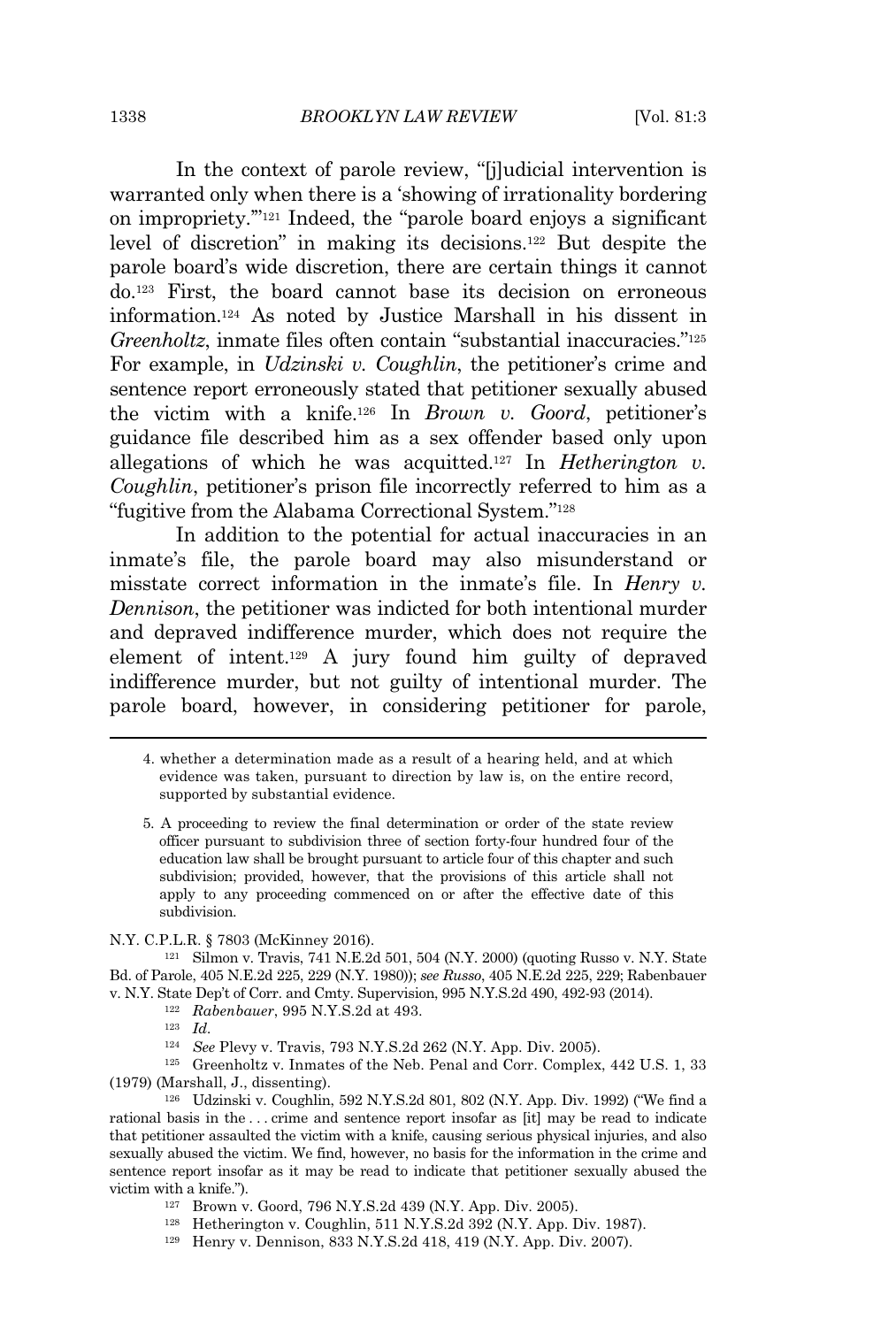referred to the murder as intentional.<sup>130</sup> Similarly, in *Lewis v. Travis*, the petitioner was convicted of murder in the second degree, but the "Board incorrectly referred to petitioner's conviction as murder in the first degree." <sup>131</sup> In both cases, the court concluded that the parole board may have relied on incorrect information in denying petitioner's parole and accordingly ordered that petitioner receive a new parole hearing.<sup>132</sup> Though perhaps less likely than incorrect information in the prison file, there is still a real danger

of the parole board misconstruing an otherwise accurate file. In either situation, when the parole board bases its decision on erroneous information, it has acted improperly, and the inmate must be given a de novo hearing.<sup>133</sup>

Second, the board's discretion is limited by the requirement that it consider and weigh all the relevant statutory factors, not just the seriousness of the offense.<sup>134</sup> Consideration of these factors requires more than a mere acknowledgment that they exist.<sup>135</sup> Only after considering all the factors relevant to a particular inmate may the board assign greater or lesser weight or emphasis to particular factors.<sup>136</sup> In *Coaxum v. New York State Board of Parole*, the board's failure to undertake a full evaluation of the inmate's ability to "remain at liberty without violating the law," including considering her exemplary record, rendered its decision arbitrary.<sup>137</sup> In *Wallman v. Travis*, the court found that the board's "fleeting reference" to the inmate's disciplinary record, programming, and community support was insufficient.<sup>138</sup> In *King v. New York State Division of Parole*, where the petitioner had been convicted of killing a police officer, the New York Court of

<sup>130</sup> *Id.*

<sup>131</sup> Lewis v. Travis, 780 N.Y.S.2d 243, 243 (N.Y. App. Div. 2004).

<sup>132</sup> *Id.*; *see also Henry*, 833 N.Y.S.2d at 419 ("We find merit in petitioner's argument that 'the Board relied on incorrect information' in denying his request for parole release by referring to his underlying criminal acts, which resulted in his conviction of depraved indifference murder, as intentional. Accordingly, we reverse the judgment and direct that a new hearing be held." (citations omitted)).

<sup>133</sup> *See* Plevy v. Travis, 793 N.Y.S.2d 262, 262 (N.Y. App. Div. 2005) ("The Board improperly based its decision, in part, on a prior violation of probation which was dismissed .... Inasmuch as we agree that the determination was based on erroneous information, we are constrained to reverse the judgment and order a new hearing  $\dots$ "); Smith v. N.Y. State Bd. of Parole, 824 N.Y.S.2d 498, 499 (N.Y. App. Div. 2006) ("Because respondent relied upon erroneous information in denying parole release, this Court must annul respondent's determination and remit for a new hearing.").

<sup>134</sup> *See* Huntley v. Evans, 910 N.Y.S.2d 112, 113-14 (N.Y. App. Div. 2010) ("[W]here the Parole Board denies release to parole solely on the basis of the seriousness of the offense, in the absence of any aggravating circumstance, it acts irrationally.").

<sup>135</sup> *See* Wallman v. Travis, 794 N.Y.S.2d 381, 381 (N.Y. App. Div. 2005); Coaxum v. N.Y. State Bd. of Parole, 827 N.Y.S.2d 489, 494 (N.Y. Sup. Ct. 2006).

<sup>136</sup> *See Coaxum*, 827 N.Y.S.2d at 494.

<sup>137</sup> *Id.* at 495 (quoting N.Y. EXEC. LAW § 259-i(2)(c)(A)).

<sup>138</sup> *Wallman*, 794 N.Y.S.2d at 381.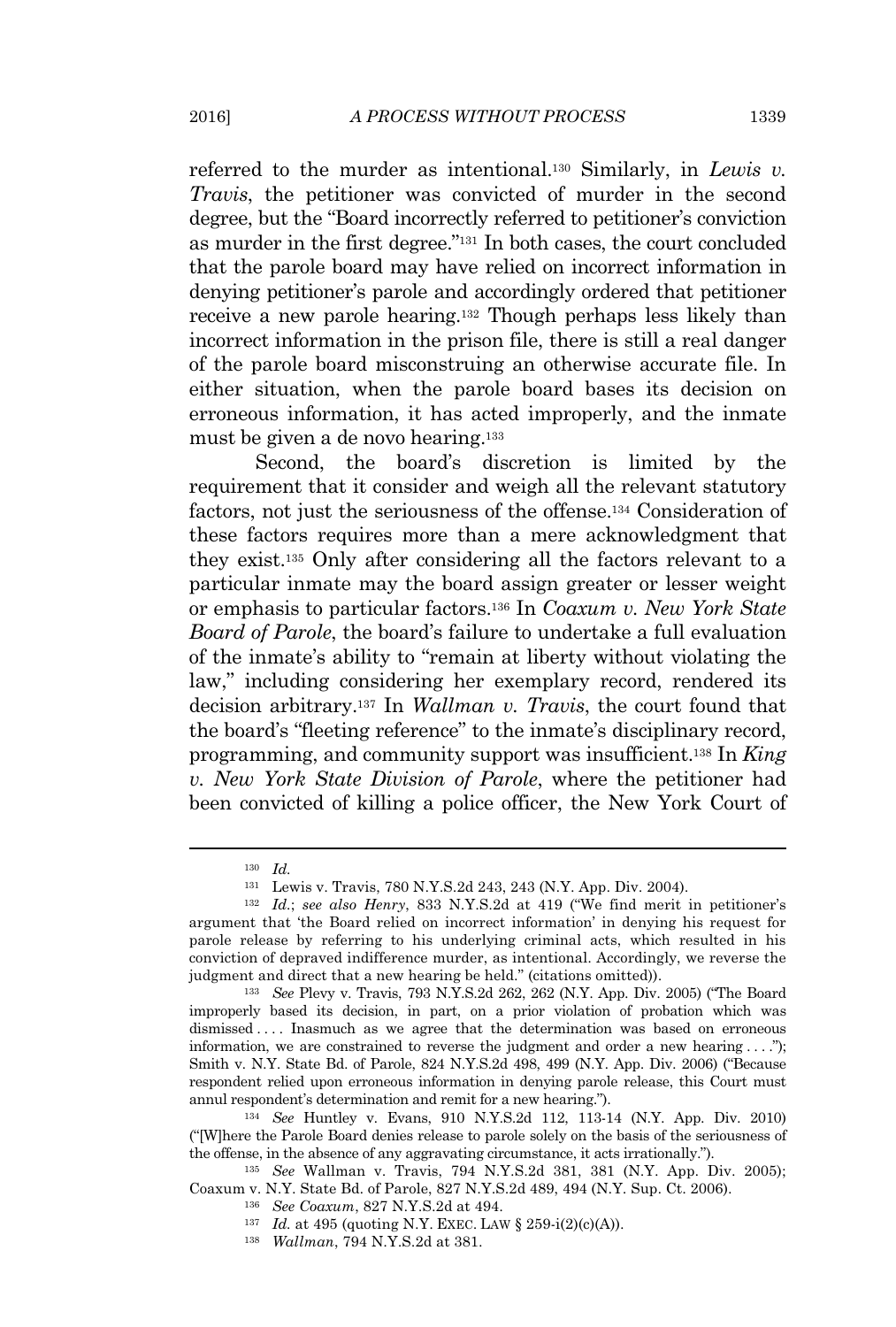Appeals held that the board acted improperly, noting that "while mention was made in the Board's decision of other factors relevant to petitioner's release, these factors, all of which weighed in favor of petitioner's application, were mentioned only to dismiss them in light of the fact that a police officer had been killed." <sup>139</sup> In *Morris v. New York State Department of Corrections*, the New York Supreme Court concluded that the

Board's passing mention of Petitioner's "receipt of an Earned Eligibility Certificate, good behavior, program accomplishments (as able), and document submissions" and its conclusory statement that "required statutory factors have been considered, including your risk to the community, rehabilitation efforts, and your needs for successful community reintegration," were woefully inadequate in the circumstances of this case to demonstrate that the Board weighed or fairly considered the required statutory factors.  $^{140}\,$ 

In all these cases, the parole board failed to consider all required statutory factors and relied solely on the nature and severity of the inmate's offense, rendering its decisions improper.<sup>141</sup>

Finally, the parole board may not consider impermissible, nonstatutory factors. For example, in *King v. New York State Division of Parole*, one of the parole board members considered impermissible factors, "including penal philosophy, the historical treatment of individuals convicted of murder, the death penalty, life imprisonment without parole, and the consequences to society if those sentences are not in place." <sup>142</sup> Since Executive Law section 259-i does not permit the board to consider such factors, the court held that the petitioner was not afforded a proper hearing.<sup>143</sup>

Despite these limits on the board's discretion, an inmate seeking judicial review of a parole denial "bears a heavy burden" in showing that the board acted improperly.<sup>144</sup> "Absent a 'convincing demonstration' to the contrary, the Board is presumed to have acted properly in accordance with statutory requirements." <sup>145</sup> In most cases, the only way an inmate can meet this burden is by presenting the court with evidence from

<sup>139</sup> King v. N.Y. State Div. of Parole, 598 N.Y.S.2d 245, 252 (N.Y. App. Div. 1993), *aff'd*, 632 N.E.2d 1277 (N.Y. 1994).

<sup>140</sup> Morris v. N.Y. State Dep't of Corr. and Cmty. Supervision, 963 N.Y.S.2d 852, 858 (N.Y. Sup. Ct. 2013).

<sup>141</sup> *See Wallman*, 794 N.Y.S.2d at 389; *Coaxum*, 827 N.Y.S.2d at 493-97; *see also* Huntley v. Evans, 910 N.Y.S.2d 112, 113-14 (N.Y. App. Div. 2010) ("[W]here the Parole Board denies release to parole solely on the basis of the seriousness of the offense, in the absence of any aggravating circumstance, it acts irrationally." (citations omitted)).

<sup>142</sup> King v. N.Y. State Division of Parole, 632 N.E.2d 1277, 1278 (N.Y. 1994). <sup>143</sup> *Id.*

<sup>144</sup> Garcia v. N.Y. State Div. of Parole, 657 N.Y.S.2d 415, 418 (N.Y. App. Div. 1997).

<sup>145</sup> Nankervis v. Dennison, 817 N.Y.S.2d 123, 124 (N.Y. App. Div. 2006) (quoting McLain v. N.Y. State Div. of Parole, 611 N.Y.S.2d 629 (App. Div. 1994)).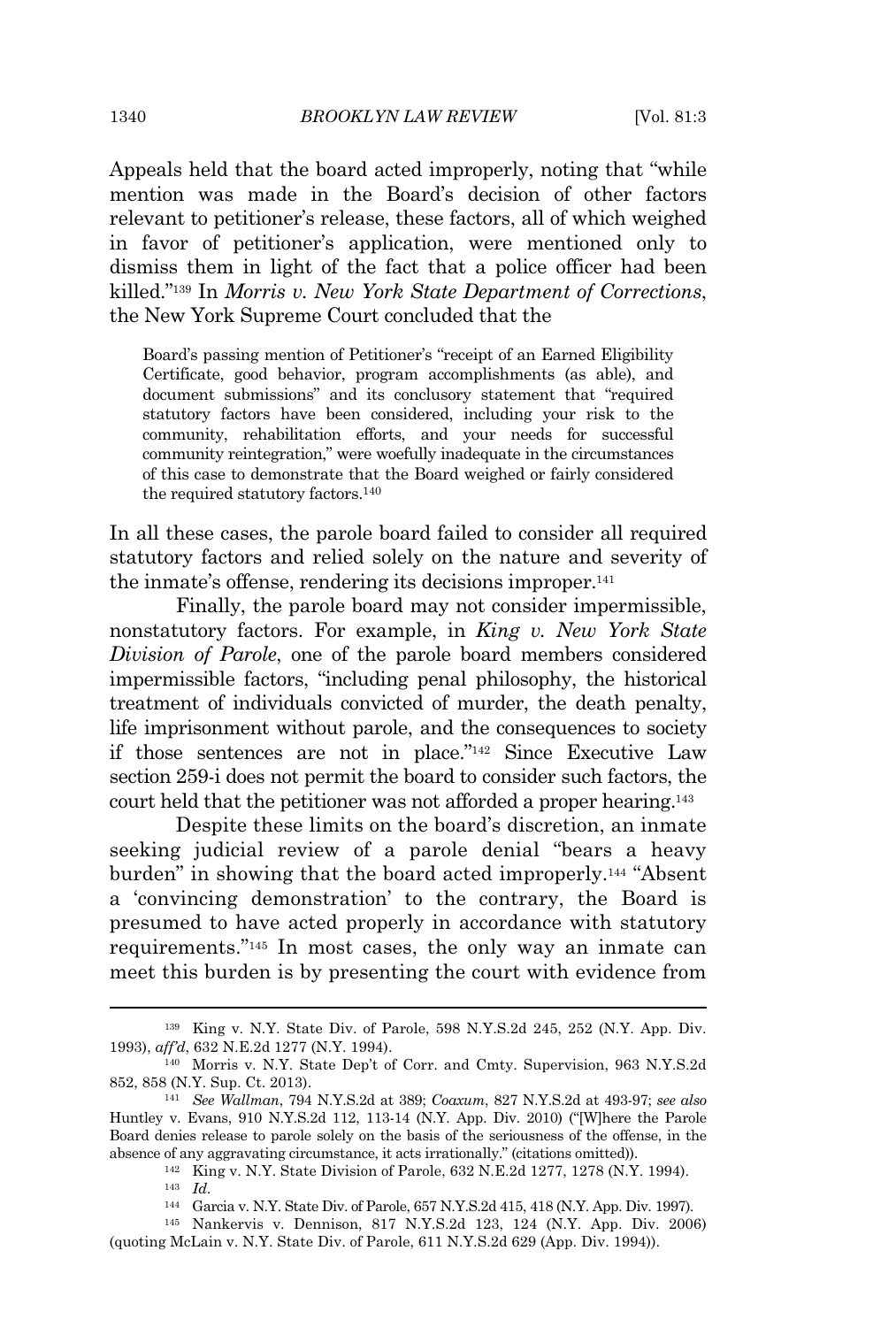the hearing transcript that demonstrates that the board acted improperly.<sup>146</sup> Indeed, the very purpose of the statutory "verbatim record" is to provide the court with a meaningful opportunity to review the board's actions to determine whether they complied with the law.<sup>147</sup> An inmate who has not been provided a hearing has no "verbatim record" to rely on, and thus must rely entirely on the written decision of the parole board in making his or her case.

Executive Law section  $259-i(2)(a)$  provides that if parole is denied, the board must inform the inmate in writing of the reasons for the denial within two weeks of the inmate's parole hearing.<sup>148</sup> The reasons for the denial must be "given in detail" and not in conclusory terms." <sup>149</sup> As is the case with hearings, detailed written parole decisions provide an opportunity for meaningful review.<sup>150</sup> Furthermore, detailed decisions help inform inmates of the ways in which they must improve their behavior if they are to be ultimately released.<sup>151</sup> A parole board, however, "need not expressly discuss each of [the statutory factors] in its determination."<sup>152</sup>

Typical parole board denials thus often contain predictable, boilerplate language.<sup>153</sup> A 1999 article co-authored by Edward R. Hammock, the former Chairman of the New York State Board of Parole, provides examples of what this "trademark-boilerplate" parole denial can look like:

Parole denied. Hold 24 Months. The serious nature and circumstances of the instant offense militates against discretionary release at this time. To hold otherwise would deprecate the seriousness of the crime so as to undermine respect for the law and thus constitute a threat to the welfare of society.

<sup>148</sup> *See* N.Y. EXEC. LAW § 259-i(2)(a) (McKinney 2010 & Supp. 2014).

<sup>149</sup> *Id.*

<sup>150</sup> Cappiello v. N.Y. State Bd. of Parole, 800 N.Y.S.2d 343, slip. op. at \*6 (N.Y. Sup. Ct. 2004).

<sup>151</sup> *Id.*

<sup>152</sup> King v. N.Y. State Div. of Parole, 632 N.E.2d 1277, 1278 (N.Y. 1994).

<sup>153</sup> *See* Edward R. Hammock & James F. Seelandt, *New York's Sentencing and Parole Law: An Unanticipated and Unacceptable Distortion of the Parole Boards' Discretion*, 13 ST. JOHN'<sup>S</sup> J. LEGAL COMMENT. 527, 535 (1999).

<sup>146</sup> *See* N.Y. EXEC. LAW § 259-i(6)(a) (McKinney 2010 & Supp. 2014).

<sup>147</sup> Collins v. Hammock, 465 N.Y.S.2d 84, 85 (N.Y. App. Div. 1983). For examples of cases in which courts examined the hearing transcript, see *Robles v. Dennison*, 745 F. Supp. 2d 244 (W.D.N.Y. 2010), *Siao-Pao v. Dennison*, 896 N.E.2d 87 (N.Y. 2008), *Winchell v. Evans*, 910 N.Y.S.2d 766 (N.Y. Sup. Ct. 2010), *Sagaria v. N.Y. State Board of Parole*, 885 N.Y.S.2d 713 (N.Y. Sup. Ct. 2009), *Molina v. Dennison*, No. 01-06-ST6509, 2006 WL 6067445 (N.Y. Sup. Ct. July 25, 2006), *Jackson v. Evans*, 987 N.Y.S.2d 422 (N.Y. App. Div. 2014), *Kelly v. Hagler*, 942 N.Y.S.2d 290 (N.Y. App. Div. 2012), *Hunter v. N.Y. State Division of Parole*, 800 N.Y.S.2d 799 (N.Y. App. Div. 2005), *Vasquez v. Dennison*, 812 N.Y.S.2d 190 (N.Y. App. Div. 2006), and *Zhang v. Travis*, 782 N.Y.S.2d 156 (N.Y. App. Div. 2004).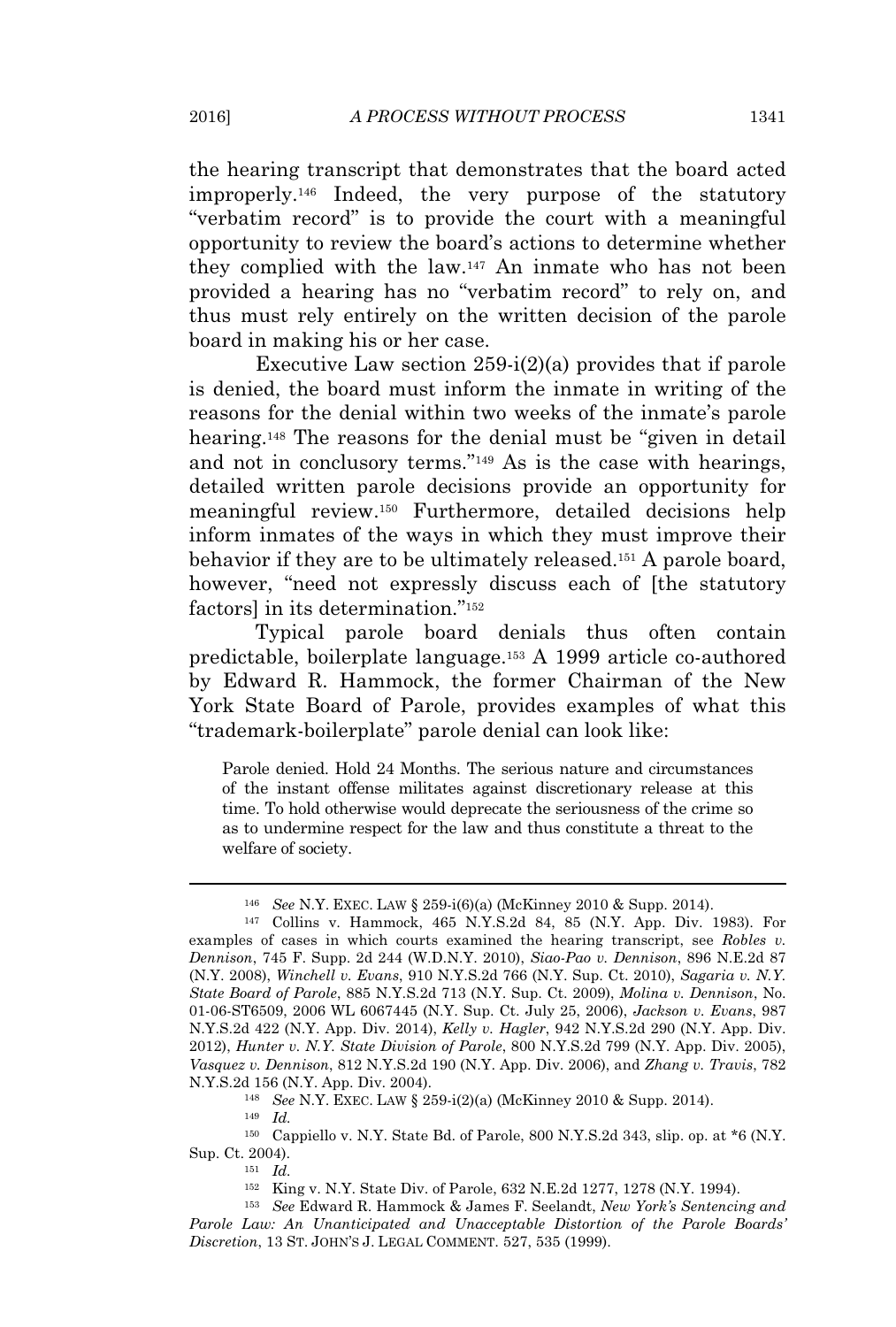On the other hand, . . . the release denial might flatly provide:

Parole is denied at this time. Next appearance: 24 months. It is the opinion of this panel that, based on the nature of your criminality and our concerns regarding recidivism, if released, you will not live and remain at liberty without violating the law, thus making your discretionary release incompatible with the safety and well-being of the community.<sup>154</sup>

The situation is no different in parole denials following completion of Shock. For example, a 2013 Parole Board Release Decision Notice from Lakeview reads, in its entirety:

Parole denied. Given the nature and extent of your difficulties in the community, while we have considered your participation in the DOCCS Shock program and the resultant anticipated issuance of an earned eligibility certificate, it has been determined that there is a reasonable probability that, if released, you will not live and remain at liberty without violating the law and that your release at this time is not compatible with the welfare of society. Required statutory factors have been considered, including your risk to the community, rehabilitation efforts, and your needs for successful community reintegration.<sup>155</sup>

Despite the obvious boilerplate nature of many parole denials, courts rarely hold the written decisions themselves to be merely "conclusory." On those occasions where courts have held that a decision was conclusory, they generally had the benefit of a parole hearing transcript to provide context for the decision and to aid in its evaluation.<sup>156</sup> This type of evaluation is clearly impossible in the case of Shock parole denials because no hearing transcripts exist. Nevertheless, in the absence of a hearing transcript, these boilerplate written decisions are the only evidence an inmate has to present to the court to demonstrate the parole board's wrongdoing. As can be seen from the examples of parole denials noted previously, these decisions do not provide the inmate with a meaningful opportunity to show that the parole board considered inaccurate information, that it failed to fully consider and weigh the required statutory factors or that it considered impermissible, nonstatutory factors. Indeed, based on these decisions alone, a court would be hard-pressed to determine whether the board actually looked at the inmate's file at all. But unless an inmate is able to provide convincing evidence that proves otherwise, courts will presume that the parole board acted properly and complied with statutory requirements.<sup>157</sup> Thus, an inmate armed only with a boilerplate parole denial has little

<sup>154</sup> *Id.* at 527, 535-36 (footnotes omitted).

<sup>155</sup> N.Y. DEPT. OF CORR. & CMTY. SUPERVISION, PAROLE BOARD RELEASE DECISION NOTICE (2013) (on file with author).

<sup>156</sup> Siao-Pao v. Dennison, 896 N.E.2d 87 (N.Y. 2008).

<sup>157</sup> *See* Jackson v. Evans, 987 N.Y.S.2d 422, 423 (N.Y. App. Div. 2014).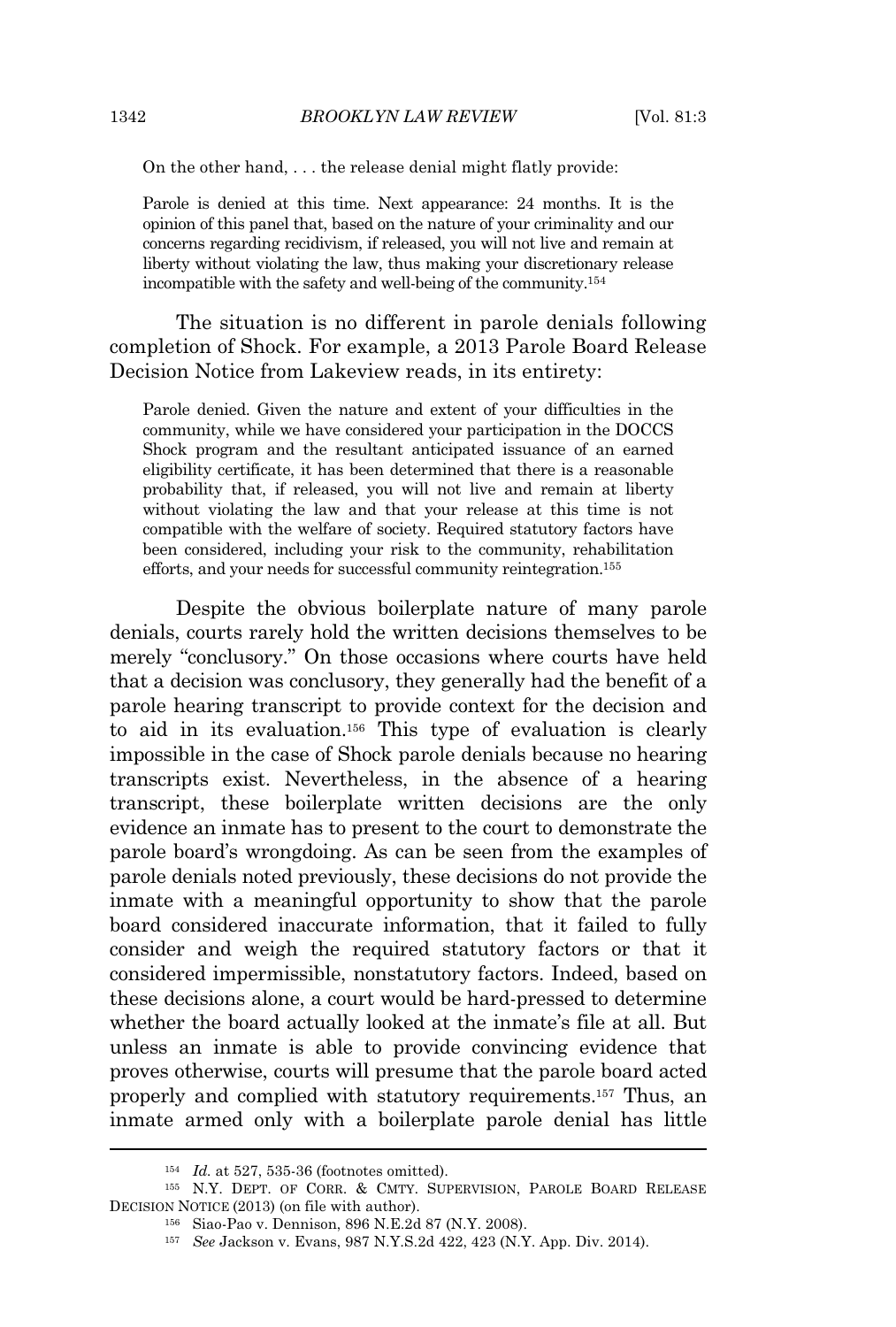chance of meeting the burden of demonstrating that the parole board acted with the "irrationality bordering on impropriety" necessary to warrant judicial intervention.<sup>158</sup>

## IV. GIVE PROCESS WHERE PROCESS IS DUE

## *A. An Opportunity to Be Heard*

Since the right created by the New York Correction Law is identical to the right created by the Nebraska statute in *Greenholtz*, the constitutionally required hearing in *Greenholtz* must apply to New York as well. In *Greenholtz*, the Court held that a hearing at which

the inmate is permitted to appear before the Board and present letters and statements on his own behalf . . . provided . . . an effective opportunity first, to insure that the records before the Board are in fact the records relating to his case; and second, to present any special considerations demonstrating why he is an appropriate candidate for parole.<sup>159</sup>

Such a procedure, applied to Shock parole reviews, would both protect against erroneous parole denials and, once denied, provide inmates with the opportunity to obtain meaningful appellate review.

Fortunately, this procedure is similar, if not identical, to the procedure currently in place for regular parole hearings in New York. Regular parole hearings are conducted once a month at each facility by a panel of two or three members of the parole board.<sup>160</sup> At the hearing, one panel member conducts a detailed review of the inmate's parole plan.<sup>161</sup> The other panel members, while present, "generally defer to the judgment of the member" who conducted the review.<sup>162</sup> At the hearing, the inmate is asked questions about his or her future plans following release on parole, his or her criminal and institutional record, and the circumstances of the offense leading to the present incarceration.<sup>163</sup> Significantly, the inmate is permitted to "bring to [the] release hearing any documents that would make a good impression on the panel members, such as program certificates, diplomas, or letters of

<sup>161</sup> *Id.*

<sup>158</sup> Silmon v. Travis, 741 N.E.2d 501, 504 (N.Y. 2000); *see* Russo v. N.Y. State Bd. of Parole, 405 N.E.2d 225, 229 (N.Y. 1980); Rabenbauer v. N.Y. State Dep't of Corr. and Cmty. Supervision, 2014 N.Y. slip op. 24347, at \*3 (N.Y. Sup. Ct. Nov 12, 2014).

<sup>159</sup> Greenholtz v. Inmates of the Neb. Penal and Corr. Complex, 442 U.S. 1, 15 (1979).

<sup>160</sup> COLUMBIA HUMAN RIGHTS LAW REVIEW, *supra* note 7, ch. 36, pt. F.

<sup>162</sup> *Id.*

<sup>163</sup> *Id.*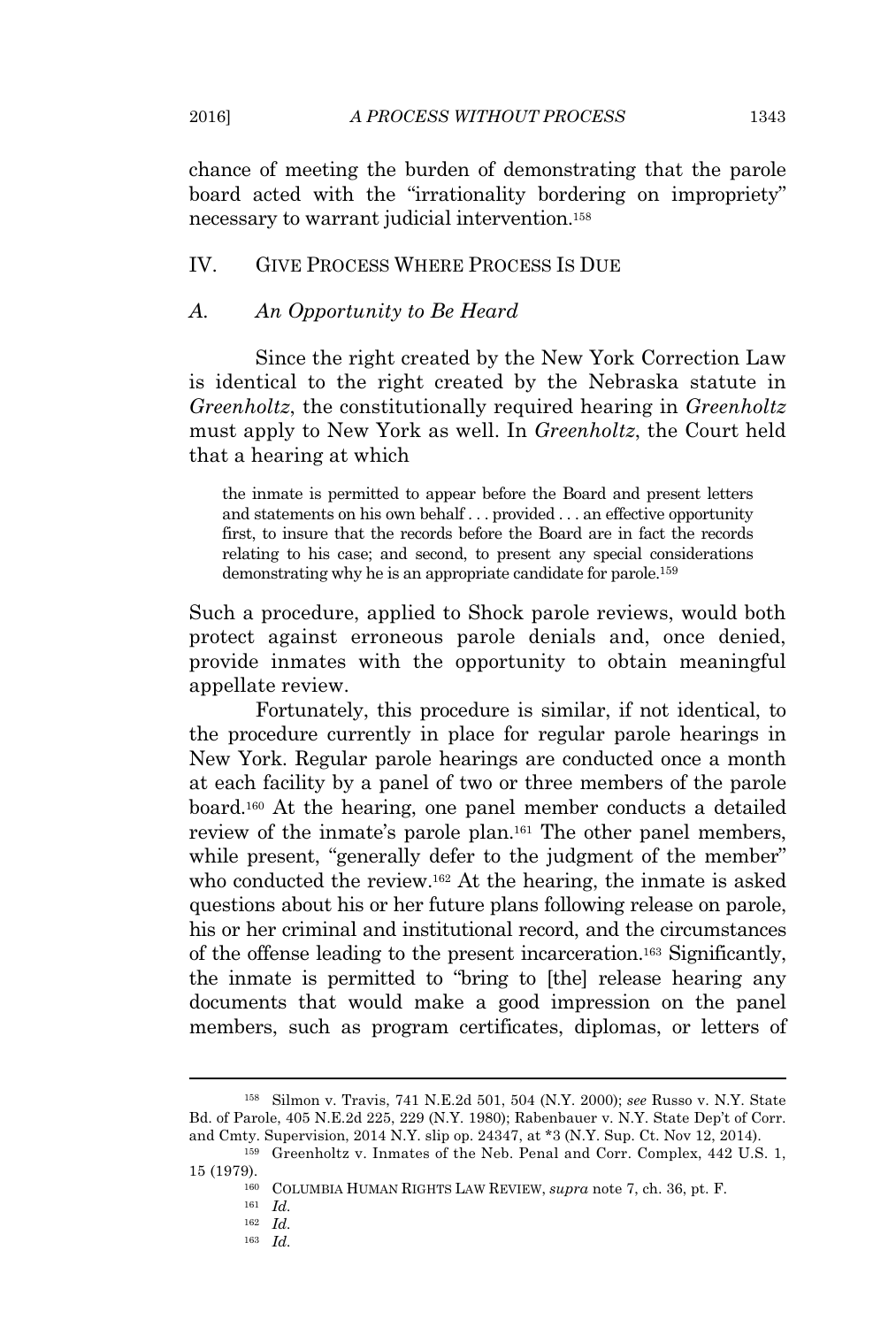1344 **BROOKLYN LAW REVIEW** [Vol. 81:3

recommendation." <sup>164</sup> Though "these [documents] should already be in [the] parole file, . . . sometimes institutional authorities forget to file them properly." <sup>165</sup> Considering the similarities between these procedures and those in *Greenholtz*, it is no surprise that the regular New York parole scheme has been repeatedly held to meet minimum due process requirements*.* 166

Thus, in order to make the Shock parole review process constitutional, the New York legislature would merely have to apply Executive Law section  $259-i(2)(a)$  to Shock inmates.<sup>167</sup> This would be as simple as repealing Executive Law section 259-i(2)(e), which provides that "notwithstanding the requirements of paragraph (a) of this subdivision, the determination to parole an inmate who has successfully completed the shock incarceration program . . . may be made without a personal interview." <sup>168</sup> As a result, Shock inmates would have a sufficient opportunity to be heard. This is the bare minimum that due process requires, and while "[t]he constitution does not require more," it cannot tolerate  $less$ <sup>169</sup>

### *B. A Detailed Written Explanation*

In addition to the requirement of a hearing, the *Greenholtz* Court considered it a minimum requirement of due process that a state's parole procedure "inform[] the inmate in what respects he falls short of qualifying for parole." <sup>170</sup> Though the Court did not elaborate on the minimum requirements of such a denial, it found "nothing in the due process concepts as they have thus far evolved that requires the Parole Board to specify the particular 'evidence' in the inmate's file or at his interview on which it rests the discretionary determination that an inmate is not ready for conditional release." <sup>171</sup> Thus, applying *Greenholtz* to the New York procedure, the court in *Robles* held that while the decisions denying the inmate parole were "more often than not . . . quite

<sup>164</sup> *Id.*

<sup>165</sup> *Id.*; *see supra* Part III.

<sup>166</sup> *See, e.g.*, Robles v. Dennison, 745 F. Supp. 2d 244, 274 (W.D.N.Y. 2010), *aff'd*, 449 Fed. App'x 51, 55 (2d Cir. 2011); Blackett v. Thomas, No. 02 Civ. 9258 RMB FM, 2003 WL 21744080, at \*3 (S.D.N.Y. July 14, 2003); Tatta v. Miller, No. 05-CV-1205 (FB)(MG), 2005 WL 2806236, at \*3 (E.D.N.Y. Oct. 27, 2005).

<sup>167</sup> *Compare* N.Y. EXEC. LAW § 259-i(2)(a) (McKinney 2010 & Supp. 2014), *with* N.Y. EXEC. LAW § 259-i(2)(e).

<sup>168</sup> N.Y. EXEC. LAW § 259-i(2)(e).

<sup>169</sup> Greenholtz v. Inmates of the Neb. Penal and Corr. Complex, 442 U.S. 1, 16 (1979).

<sup>170</sup> *Id.*

<sup>171</sup> *Id.* at 15.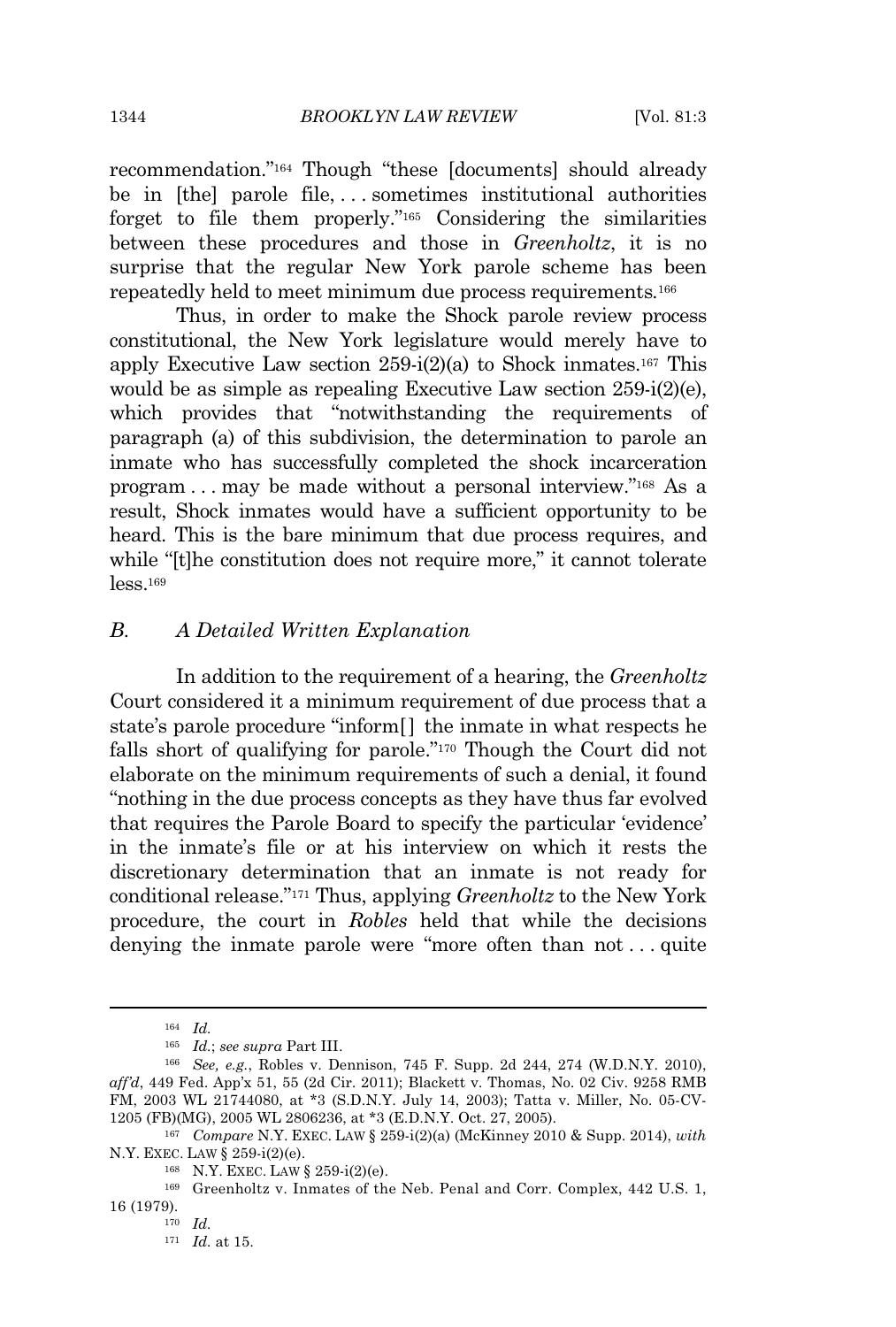perfunctory and devoid of any truly individualized assessment," they nevertheless satisfied the requirements of *Greenholtz*. 172

Despite the fact that a more detailed denial is not constitutionally required, adopting procedures that would better inform the inmate of the specific reasons for the denial of his or her parole would serve several important goals. These goals were noted by the Eighth Circuit in *Greenholtz*. <sup>173</sup> First, it would allow for meaningful appellate review.<sup>174</sup> Second, it would incentivize the parole board to consider the appropriate factors and ignore improper ones.<sup>175</sup> Third, it would promote rehabilitation by informing inmates of the ways in which they could improve their behavior and make it more likely that they would be released in the future.<sup>176</sup> Moreover, even in cases where an inmate is deemed unfit for parole because of a static factor that cannot be improved, a detailed written statement of the board's reasoning serves to demonstrate that the board was not acting arbitrarily.<sup>177</sup> Finally, requiring a detailed written explanation would promote consistency in the decisionmaking process.<sup>178</sup>

By requiring a more detailed and evidence-based parole decision, the Eight Circuit recognized the potential for erroneous and arbitrary parole decisions. In disagreeing with the Eight Circuit, the Supreme Court assumed that "existing procedures adequately reduce the likelihood that an inmate's files will contain incorrect information which could lead to an erroneous decision." <sup>179</sup> This is simply not the case; erroneous decisions happen all the time.<sup>180</sup> And while a detailed parole decision may not reduce the likelihood of erroneous decisions, it gives inmates a meaningful opportunity for appellate review.

Furthermore, adopting such a procedure would promote "the appearance of fairness and the confidence of inmates in the decisionmaking process." <sup>181</sup> Indeed, the Court in *Morrissey* recognized that affording inmates fair treatment in the parole revocation process could have a positive impact on rehabilitation by preventing inmates' negative reactions to

<sup>172</sup> Robles v. Dennison, 745 F. Supp. 2d 244, 274 (W.D.N.Y. 2010).

<sup>173</sup> *See* Inmates of the Neb. Penal and Corr. Complex v. Greenholtz, 576 F.2d 1274, 1284-85 (8th Cir. 1978), *rev'd*, 442 U.S. 1 (1979).

<sup>174</sup> *Id.* at 1284.

<sup>175</sup> *Id.*

<sup>176</sup> *Id.* at 1284-85.

<sup>177</sup> *Id.* at 1285.

<sup>178</sup> *Id.*

<sup>179</sup> Greenholtz v. Inmates of the Neb. Penal and Corr. Complex, 442 U.S. 1, 33 (1979) (Marshall, J., dissenting in part).

<sup>180</sup> *See supra* Part III.

<sup>181</sup> *Greenholtz*, 442 U.S. at 34 (Marshall, J., dissenting in part).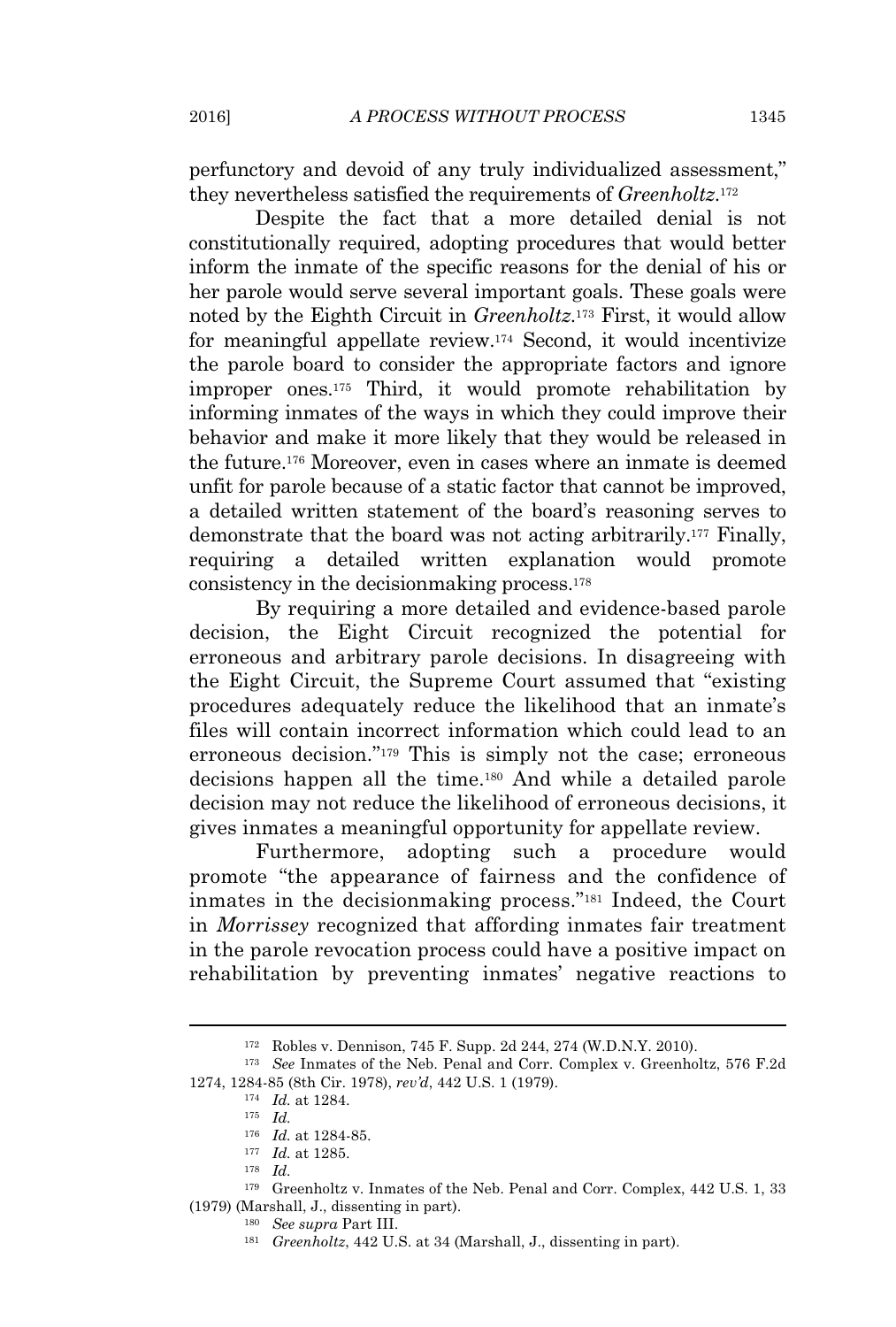arbitrary decisions.<sup>182</sup> This rationale applies equally to the initial parole review process as well.<sup>183</sup>

In the context of Shock, this consideration is perhaps even more important. Shock is a voluntary yet rigorous program, and while it certainly provides inmates with the opportunity for early release, inmates may be less likely to participate in the program if they believe that they may be denied release arbitrarily, with no real possibility of appeal.<sup>184</sup> Yet the more eligible inmates participate, the more New York benefits from the program. More participating inmates results in more rehabilitated inmates, as well as greater financial savings for the state on the overall cost of incarceration.<sup>185</sup> In other words, the state has a number of incentives for promoting the appearance of fairness in the Shock parole review process. Providing the inmates with a detailed explanation of why they were denied parole could prove to be a win-win for both the state and the inmates.

#### **CONCLUSION**

The inmates that participate in the New York Shock Incarceration Program should have a liberty interest in release on parole.<sup>186</sup> Unlike the general New York prison population, Shock inmates possess more than a mere hope of being released; they have a legitimate expectancy of release, which was statutorily created through the inclusion of mandatory language in the New York Correction Law.<sup>187</sup> Thus, unlike the general New York prison population, the Shock inmates are entitled to certain procedural safeguards that conform with the minimum requirements of due process as set forth in *Greenholtz*. <sup>188</sup> In the parole context, these requirements include the right to be heard and, if parole is denied, to be informed of the reasons for the denial.<sup>189</sup>

Currently, the procedures for parole review of Shock inmates do not conform with these minimum requirements.<sup>190</sup>

<sup>182</sup> Morrissey v. Brewer, 408 U.S. 471, 484 (1972).

<sup>183</sup> *Greenholtz*, 442 U.S. at 34 (Marshall, J., dissenting in part).

<sup>184</sup> Roughly nine percent of eligible inmates refuse to participate in the program. *See* SHOCK REPORT, *supra* note 25, at 6. Of those that do participate, roughly three percent voluntarily leave the program prior to completion. *See id.* at 13. While the exact causes of inmates' failure to participate in or complete Shock are unknown, it is conceivable that one factor is the knowledge that after completing six months of physically and emotionally demanding programming, they may nevertheless be denied parole without recourse.

<sup>185</sup> *See* SHOCK REPORT, *supra* note 25, at EXECUTIVE SUMMARY.

<sup>186</sup> *See supra* Section II.C.1.

<sup>187</sup> *See supra* Section II.C.1.

<sup>188</sup> *See supra* Section II.C.2.

<sup>189</sup> *See supra* Section II.C.2; *Greenholtz*, 442 U.S. at 16.

<sup>190</sup> *See supra* Section II.C.2.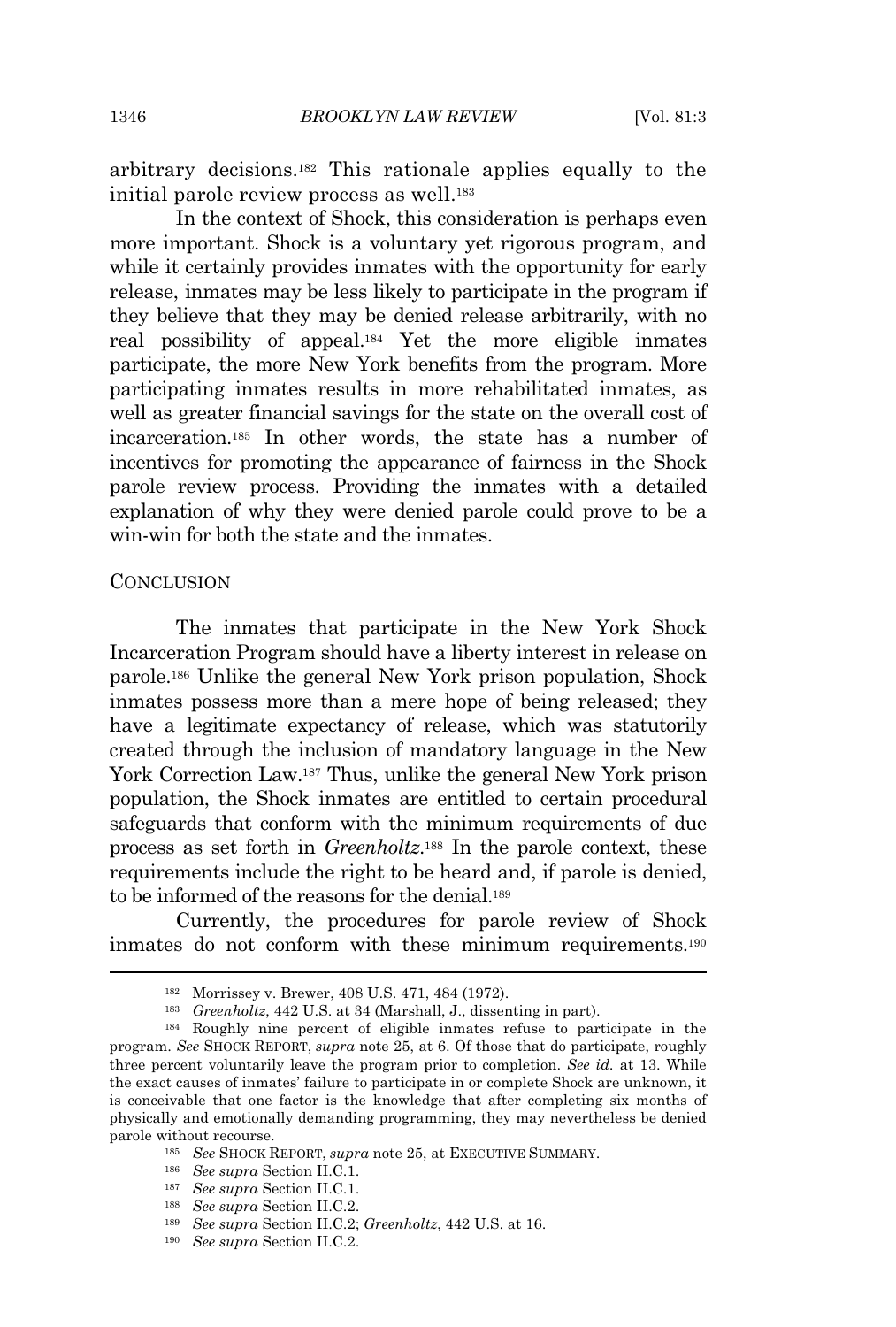Shock inmates are not afforded hearings where they can speak on their own behalf and answer any questions or concerns of the parole board.<sup>191</sup> Further, though they are given a constitutionally sufficient explanation for the denial of their parole, these decisions are more often than not written in boilerplate language that does not provide an individualized assessment of the particular inmate's suitability for parole release.<sup>192</sup>

The failure to provide procedural safeguards that conform with due process deprives the inmates of the opportunity for meaningful appellate review and can have several negative effects on the parole decisionmaking process. There is an increased likelihood of the parole board basing its denial on incorrect information, either in the form of actually erroneous information in the inmate's file or by misunderstanding or misstating otherwise accurate information.<sup>193</sup> Further, there is an increased likelihood of the parole board failing to consider and weigh all the required statutory factors or considering irrelevant or impermissible nonstatutory factors in denying parole.<sup>194</sup> Finally, the failure to provide adequate procedures degrades the appearance of fairness and inmate confidence in the parole review process.<sup>195</sup> These effects can have a direct and significant impact on both the actual period of incarceration of a given inmate and the inmate's decision to participate in Shock in the first place.

Nevertheless, the remedies for this problem are simple. First, a hearing must be provided to all Shock inmates who become eligible for parole. More than just being good policy, such a hearing is constitutionally required under *Greenholtz*. 196 Though this would be a new procedure in the context of Shock parole reviews, it is otherwise widely practiced within the New York parole scheme. Indeed, the vast majority of inmates in New York, most of whom do not possess a liberty interest in

<sup>191</sup> *See supra* Section II.C.2; N.Y. EXEC. LAW § 259-i(2)(e) (McKinney 2016).

<sup>192</sup> *See supra* Part III; Robles v. Dennison, 745 F. Supp. 2d 244, 274 (W.D.N.Y. 2010); Hammock & Seelandt, *supra* note 153, at 535; N.Y. DEPT. OF CORR. & CMTY. SUPERVISION, PAROLE BOARD RELEASE DECISION NOTICE (2013) (on file with author).

<sup>193</sup> *See supra* Part III; Hetherington v. Coughlin, 511 N.Y.S.2d 392 (N.Y. App. Div. 1987); Udzinski v. Coughlin, 592 N.Y.S.2d 801, 802 (N.Y. App. Div. 1992); Lewis v. Travis, 780 N.Y.S.2d 243, 243 (N.Y. App. Div. 2004); Brown v. Goord, 796 N.Y.S.2d 439 (N.Y. App. Div. 2005); Henry v. Dennison, 833 N.Y.S.2d 418, 419 (N.Y. App. Div. 2007).

<sup>194</sup> *See supra* Part III; King v. N.Y. State Div. of Parole, 598 N.Y.S.2d 245, 252 (N.Y. App. Div. 1993), *aff'd*, 632 N.E.2d 1277 (N.Y. 1994); Wallman v. Travis, 794 N.Y.S.2d 381, 381 (N.Y. App. Div. 2005); Coaxum v. N.Y. State Bd. of Parole, 827 N.Y.S.2d 489, 494 (N.Y. Sup. Ct. 2006); Morris v. N.Y. State Dep't of Corr. and Cmty. Supervision, 963 N.Y.S.2d 852, 858 (N.Y. Sup. Ct. 2013).

<sup>195</sup> *See supra* Part IV; Morrissey v. Brewer, 408 U.S. 471, 484 (1972); Greenholtz v. Inmates of the Neb. Penal and Corr. Complex, 442 U.S. 1, 34 (1979) (Marshall, J., dissenting in part).

<sup>196</sup> *See supra* Section II.C.1; *Greenholtz*, 442 U.S. 1.